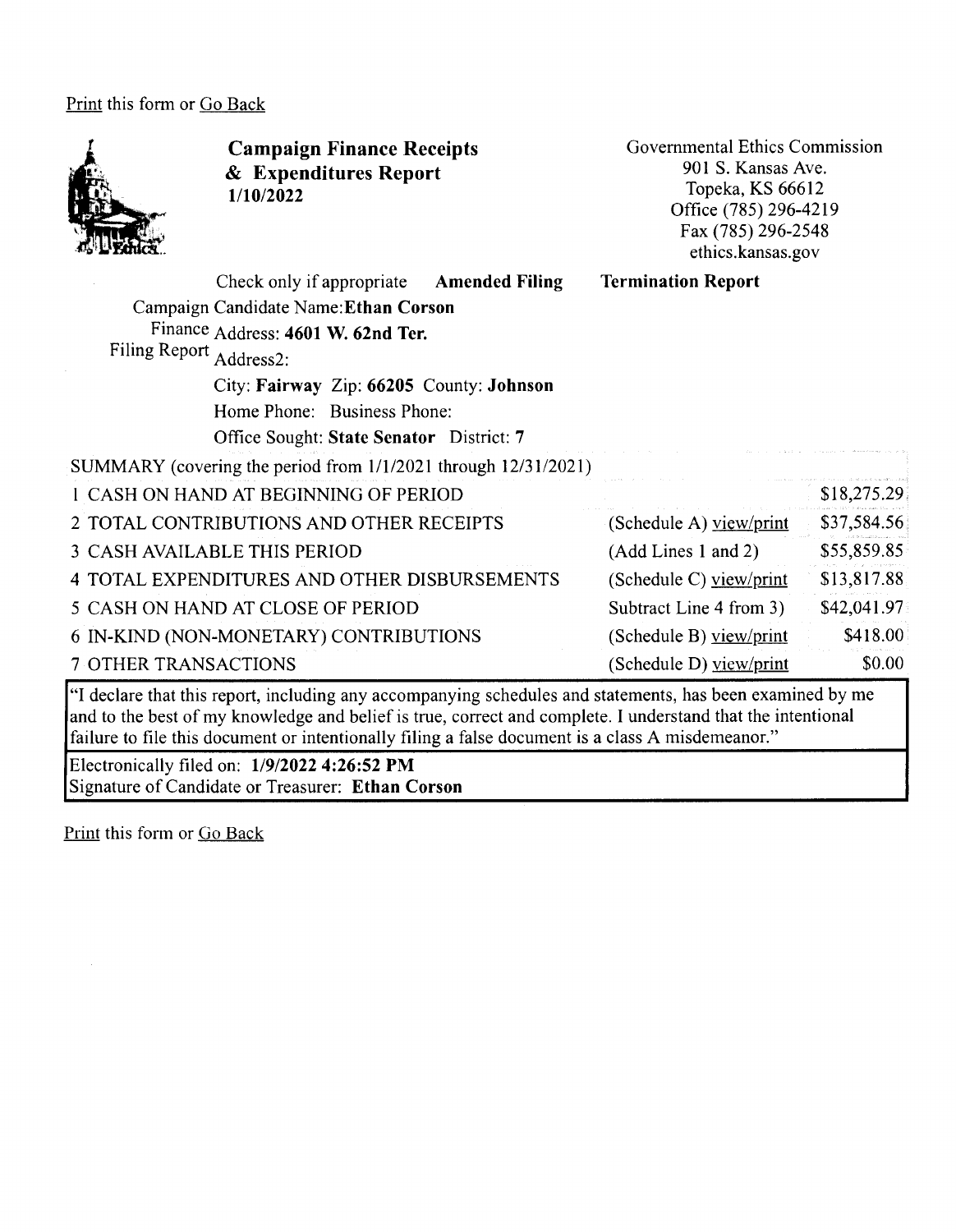### **SCHEDULE A**

# **CONTRIBUTIONS AND OTHER RECEIPTS**

**Candidate:** Ethan Corson

|          | <b>Name and Address</b>                                                       | <b>Type of Payment</b>                | Occupation of                               |             |
|----------|-------------------------------------------------------------------------------|---------------------------------------|---------------------------------------------|-------------|
| Date     | of Contributor                                                                | Cash, Check, Loan, E-<br>funds, Other | <b>Individual Giving</b><br>More Than \$150 | Amount      |
| 12/31/21 | Charles Cordray<br>11520 Canterbury Circle<br>Leawood KS 66211                | E Funds                               | management                                  | \$500.00    |
| 12/31/21 | Lynn Hardy<br>14600 Mohawk<br>Leawood KS 66224                                | E Funds                               | Not employed                                | \$50.00]    |
| 12/31/21 | Ernie Lunsford<br>15900 W 124th Cir<br>Olathe KS 66062                        | E Funds                               |                                             | \$35.00     |
| 12/31/21 | Catherine McConnell<br>36 E George St<br>Providence RI 2906                   | E Funds                               |                                             | \$100.00    |
| 12/30/21 | JoLene Rae Bloom<br>412 North Ninth<br>Seneca KS 66538                        | E Funds                               |                                             | \$25.00]    |
| 12/30/21 | Niles Corson<br>10410 century lane<br>Overland Park KS 66215                  | E Funds                               | Not Employed                                | \$250.00]   |
| 12/30/21 | Pat Daniels<br>8000 Juniper Dr<br>Prairie Village KS 66208                    | E Funds                               | Not Employed                                | \$100.00]   |
| 12/30/21 | <b>CHARLES HODGE</b><br>5925 Sunrise Drive<br>Fairway KS 66205                | E Funds                               | Not Employed                                | \$100.00    |
| 12/30/21 | Jeffrey kravitz<br>1413 Warner Avenue<br>Los Angeles CA 90024                 | E Funds                               |                                             | \$100.00    |
| 12/30/21 | Lynn Murray<br>5410 West 124th Court<br>Overland Park KS 66209                | E Funds                               |                                             | \$100.00]   |
| 12/30/21 | Donald Reif<br>P.O. Box 28 106 North<br>Main<br>Hoisington KS 67544           | E Funds                               | Attorney                                    | \$250.00]   |
| 12/30/21 | Robert Southard<br>13810 Metcalf Ave. unit<br>12303<br>Overland Park KS 66223 | E Funds                               | Minister                                    | \$1,000.00] |
|          |                                                                               |                                       |                                             |             |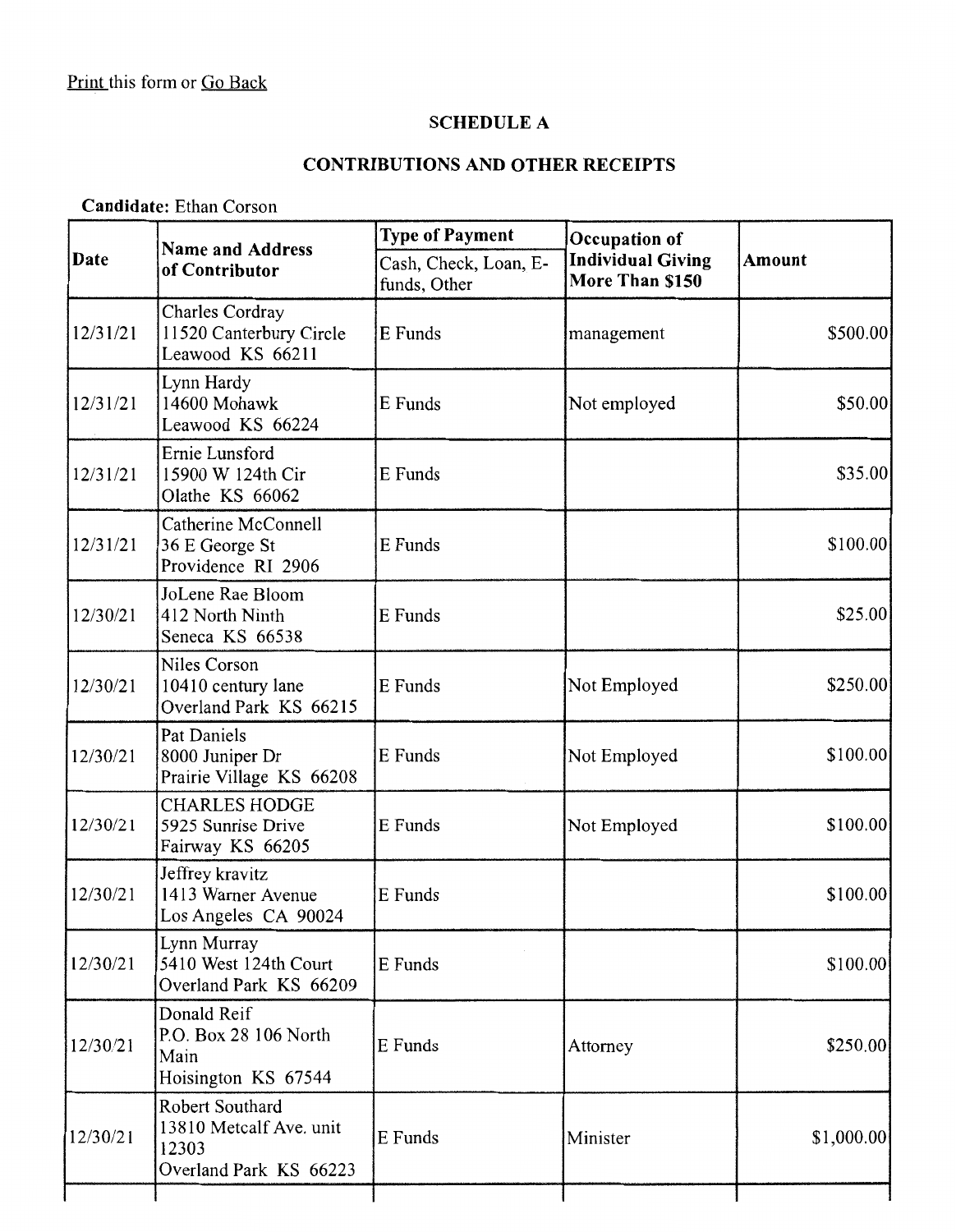| 12/30/21 | <b>Russ Swift</b><br>4205 W 94TH TER<br>PRAIRIE VILLAGE KS<br>66207                 | E Funds | Not Employed              | \$85.00   |
|----------|-------------------------------------------------------------------------------------|---------|---------------------------|-----------|
| 12/30/21 | Kevin Warnke<br>713 Dennis Ave<br>Silver Spring MD 20901                            | E Funds | <b>Government Affairs</b> | \$250.00  |
| 12/29/21 | <b>Howard Bauleke</b><br>1840 California St., NW,<br>#10<br>Washington DC 20009     | Check   |                           | \$100.00] |
| 12/29/21 | Henry Knight<br>4810 Pawnee Drive<br>Roeland Park KS 66205                          | E Funds |                           | \$100.00  |
| 12/29/21 | Karen Steffen<br>5716 W. 97th Ter<br>Overland Park KS 66207                         | E Funds |                           | \$10.00   |
| 12/28/21 | Micki Hill<br>9016 Leavenworth<br>Kansas City KS 66109                              | E Funds | none                      | \$27.00   |
| 12/28/21 | Kansas Crossing Casino LC<br>3501 SW Fairlawn Road,<br>suite 200<br>Topeka KS 66614 | Check   |                           | \$500.00  |
| 12/27/21 | JoLene Rae Bloom<br>412 North Ninth<br>Seneca KS 66538                              | E Funds |                           | \$25.00   |
| 12/27/21 | Martha Gershun<br>5710 Lockton Ln<br>Fairway KS 66205                               | E Funds | Not Employed              | \$250.00  |
| 12/27/21 | Kathleen Strange<br>3619 West 48th St<br>Roeland Park KS 66205                      | E Funds | Not Employed              | \$25.00   |
| 12/27/21 | David Virtue<br>9224 Dearborn Street<br>Overland Park KS 66207                      | E Funds |                           | \$100.00] |
| 12/26/21 | David Plous<br>5311 W. 79th Terrace<br>Prarie Village KS 66208                      | E Funds |                           | \$10.00   |
| 12/22/21 | Lewis Galloway<br>1600 Genessee St te 918<br>Kansas City MO 64102                   | E Funds |                           | \$100.00  |
| 12/22/21 | kathleen sebelius<br>744 Mississippi Street<br>Lawrence KS 66044                    | E Funds | consultant                | \$500.00  |
| 12/22/21 | LRICo Services LLC<br>2416 E. 37th St. N<br>Wichita KS 67219                        | Check   |                           | \$250.00  |
| 12/21/21 | Ray Alvarez                                                                         | E Funds | School bus driver         | \$25.00   |

 $\mathcal{O}(\mathcal{O}_\mathcal{O})$  . The contract of the set of the set of the set of the set of the  $\mathcal{O}(\mathcal{O}_\mathcal{O})$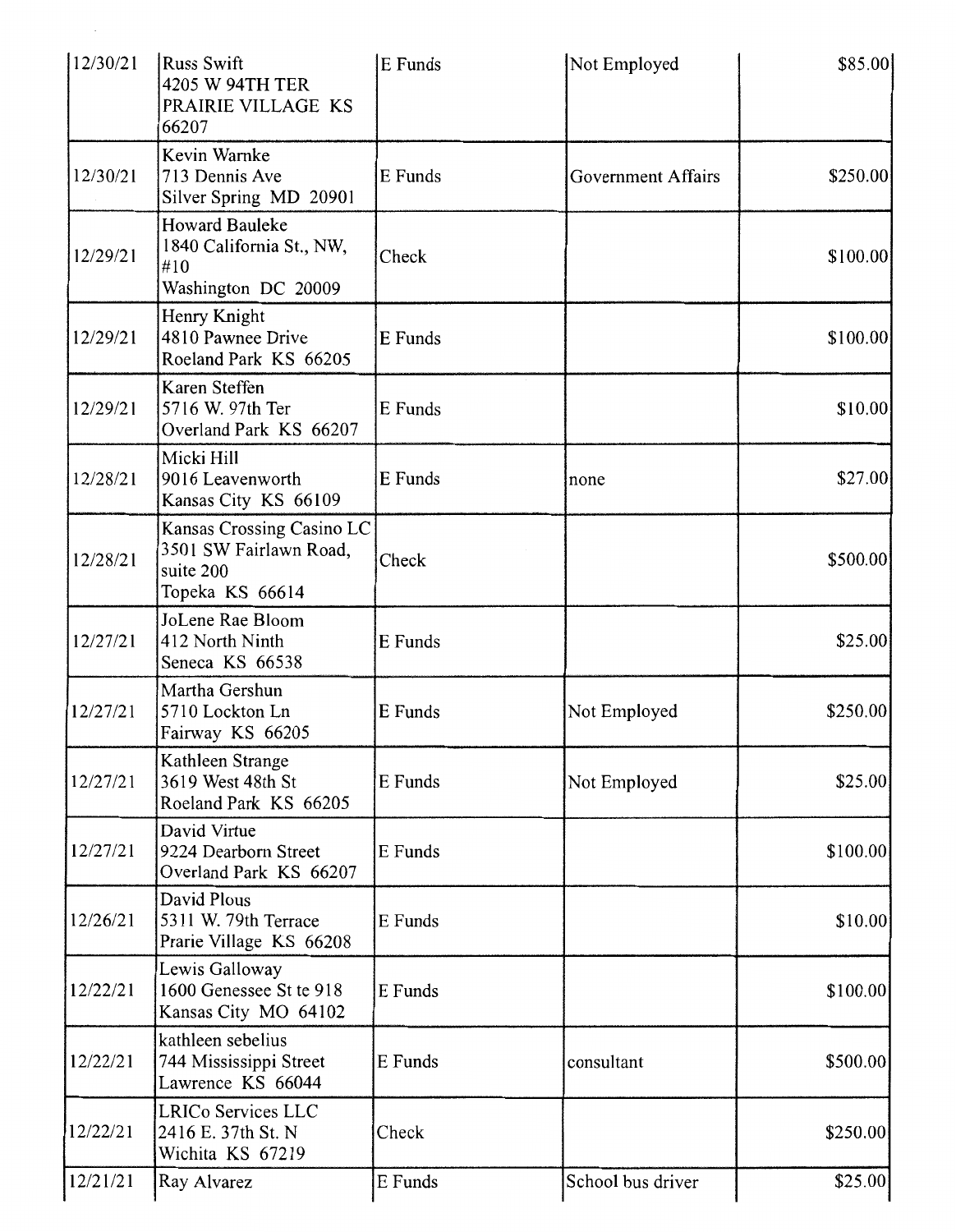|          | 9139 Renner Boulevard<br>Lenexa KS 66219                                                   |         |              |             |
|----------|--------------------------------------------------------------------------------------------|---------|--------------|-------------|
| 12/21/21 | <b>Scott Gregory</b><br>3507 West 48th St.<br>Roeland Park KS 66205                        | Check   |              | \$100.00]   |
| 12/21/21 | Mark Herman<br>9855 Ash Drive<br>Overland Park KS 66207                                    | Check   |              | \$100.00]   |
| 12/20/21 | George Long<br>4935 Norwood<br>Westwood KS 66205                                           | E Funds | not employed | \$25.00     |
| 12/19/21 | Jeff Brick<br>5505 W. 82nd Ter.<br>Prairie Village KS 66208                                | E Funds | Not Employed | \$25.00     |
| 12/19/21 | Ellen Karp<br>5639 Pembroke Ln.<br>Mission Hills KS 66208                                  | Check   | Not Employed | \$500.00    |
| 12/19/21 | <b>Adrienne Moore Baxter</b><br>1033 S. Lindenwood Dr.<br>Olathe KS 66062                  | E Funds |              | \$10.00     |
| 12/18/21 | <b>Gene Hicks</b><br>3400 14th St.<br>Des Moines IA 50313                                  | Check   | Not Employed | \$1,000.00] |
| 12/17/21 | Daniel Bird<br>2045 Grand Ridge Ct.<br>Manhattan KS 66503                                  | Check   | Not Employed | \$250.00    |
| 12/17/21 | <b>Jody Boeding</b><br>501 N. 15th Street<br>Kansas City KS 66102                          | Check   |              | \$100.00    |
| 12/16/21 | <b>Sharon Milens</b><br>10015 Mackey Circle<br>Overland Park KS 66212                      | Check   |              | \$100.00    |
| 12/16/21 | <b>Lindsey Poling</b><br>3321 W 74th Street<br>Prairie Village KS 66208                    | E Funds | Attorney     | \$20.00]    |
| 12/16/21 | <b>Stray Dog PAC of Kansas</b><br>11460 Tomahawk Creek<br>Pkwy Ste 300<br>Leawood KS 66211 | Check   |              | \$100.00    |
| 12/15/21 | BCS Design, Inc.<br>19930 W. 161st St.<br>Olathe KS 66062                                  | Check   |              | \$500.00    |
| 12/14/21 | Gary Doolittle<br>8719 High Drive<br>Leawood KS 66206                                      | E Funds |              | \$50.00     |
| 12/14/21 | Mark Hague<br>5301 W 80th St<br>Prairie Village KS 66208                                   | E Funds |              | \$15.00     |
| 12/14/21 | Sherri Wattenbarger                                                                        | E Funds |              | \$15.00]    |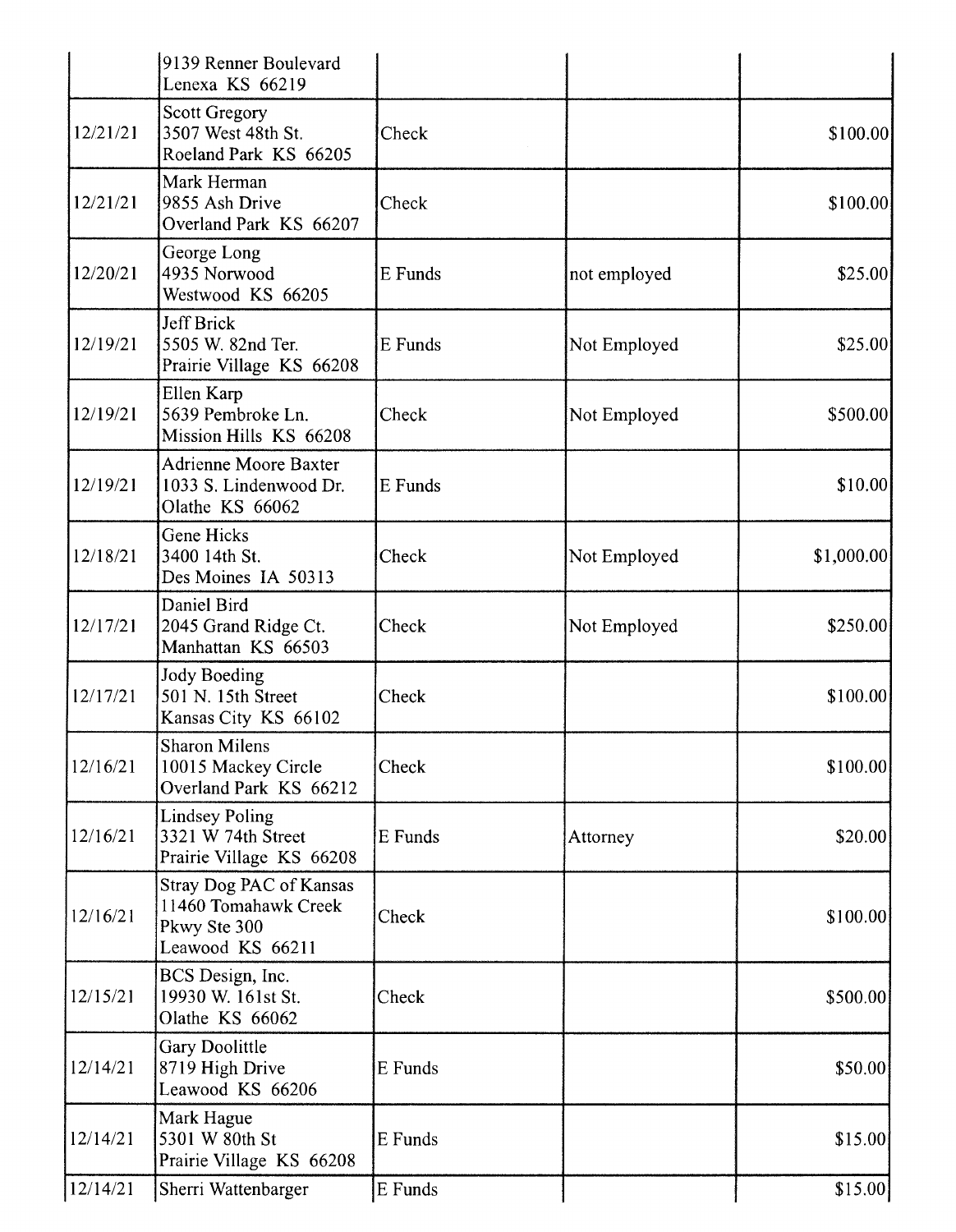|          | 5731 Marty Street<br>Mission KS 66202                                                               |         |                    |           |
|----------|-----------------------------------------------------------------------------------------------------|---------|--------------------|-----------|
| 12/12/21 | Lauren Weinberg<br>235 W. 62nd St.<br>Kansas City MO 64113                                          | E Funds |                    | \$25.00   |
| 12/11/21 | <b>Robert Claus</b><br>8010 W. 115th Terr<br>Overland Park KS 66210                                 | Check   |                    | \$100.00  |
| 12/11/21 | <b>Bill McDonald</b><br>16934 S. Bradley Drive<br>Olathe KS 66062                                   | E Funds |                    | \$100.00] |
| 12/11/21 | Marie Woodbury<br>3201 W. 68th St<br>Mission Hills KS 66208                                         | E Funds |                    | \$25.00   |
| 12/10/21 | Douglas Smith<br>5808 W 90th Ter<br>Overland Park KS 66207                                          | E Funds |                    | \$25.00   |
| 12/10/21 | Robin Winner<br>9851 W 101st St<br>Overland Park KS 66212                                           | E Funds | Executive director | \$25.00   |
| 12/10/21 | Kansas Livestock<br><b>Association PAC</b><br>6031 SW 37th St.<br>Topeka KS 66614                   | Check   |                    | \$250.00  |
| 12/07/21 | Whitney B. Damron, P.A.<br>919 South Kansas Avenue<br>Topeka KS 66612                               | Check   |                    | \$200.00] |
| 12/07/21 | Kansas Association for<br>Responsible Liquor Laws,<br>Inc.<br>919 S. Kansas Ave.<br>Topeka KS 66612 | Check   |                    | \$200.00  |
| 12/07/21 | <b>Pat Daniels</b><br>8000 Juniper Drive<br>Prairie Village KS 66208                                | E Funds | Not Employed       | \$100.00  |
| 12/06/21 | <b>Niles Corson</b><br>10410 century lane<br>Overland Park KS 66215                                 | E Funds | Not Employed       | \$200.00] |
| 12/06/21 | Lynn Hardy<br>14600 Mohawk<br>Leawood KS 66224                                                      | E Funds | Not employed       | \$100.00] |
| 12/06/21 | <b>Stewart Stein</b><br>3749 West 105th Terrace<br>Leawood KS 66206                                 | E Funds |                    | \$25.00   |
| 12/05/21 | Karen Steffen<br>5716 W. 97th Ter<br>Overland Park KS 66207                                         | E Funds |                    | \$10.00   |
| 12/03/21 | Leslie D Harris<br>7651 ASH ST                                                                      | E Funds |                    | \$5.00    |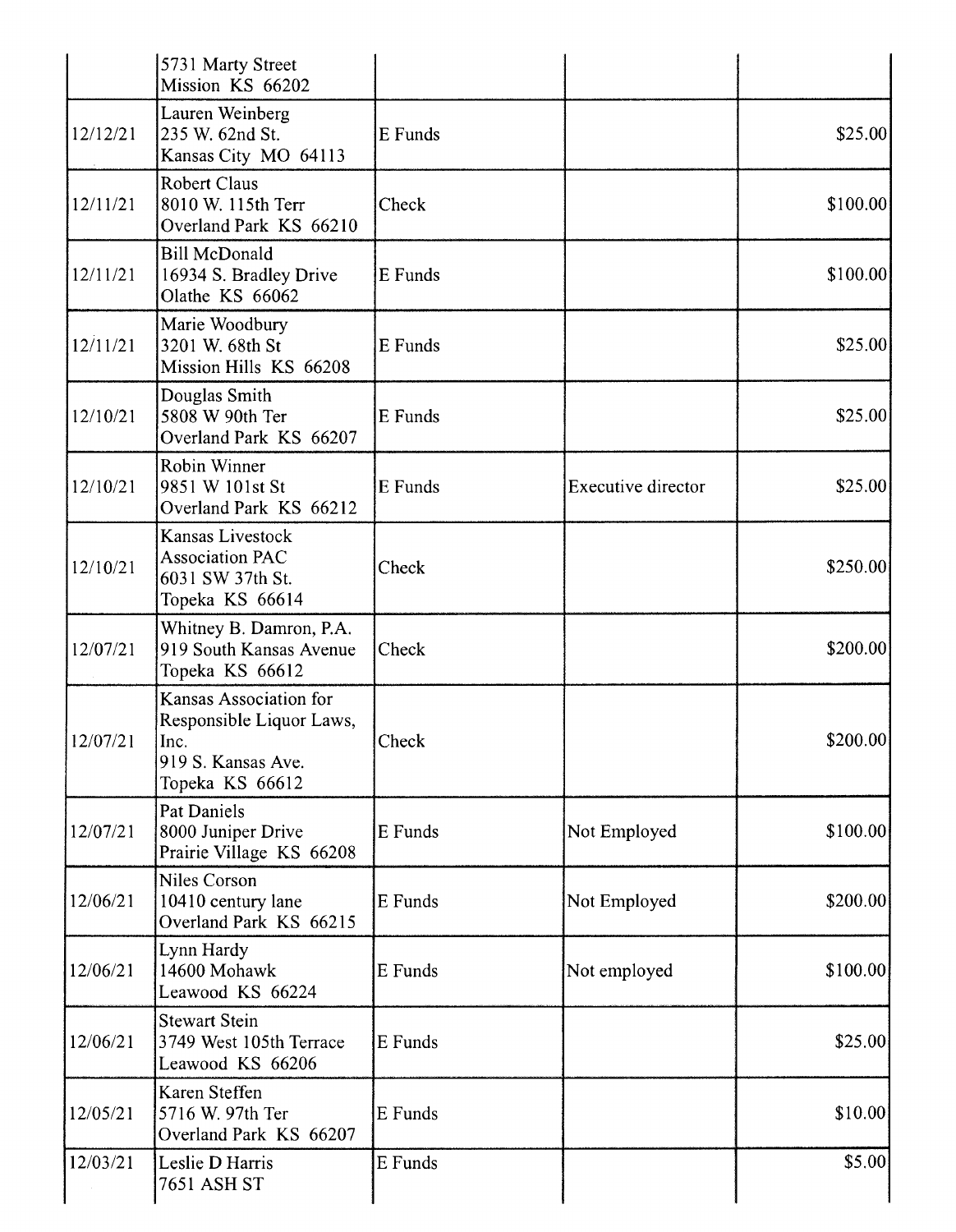|          | PRAIRIE VILLAGE KS<br>66208                                                            |         |                   |             |
|----------|----------------------------------------------------------------------------------------|---------|-------------------|-------------|
| 12/03/21 | <b>Jeff Waters</b><br>6114 lockton lane<br>fairway KS 66205                            | E Funds |                   | \$10.00     |
| 12/03/21 | Prairie Band Potawatomi<br>Nation<br>16281 Q Road<br>Mayetta KS 66509                  | Check   |                   | \$250.00    |
| 12/02/21 | Cerner Corporation<br>2800 Rock Creek Pkwy<br>North Kansas City MO<br>64117            | Check   |                   | \$250.00]   |
| 12/01/21 | Logan Heley<br>9826 W. 79th Place #1102<br>Overland Park KS 66204                      | E Funds |                   | \$5.00      |
| 11/28/21 | Micki Hill<br>9016 Leavenworth<br>Kansas City KS 66109                                 | E Funds | none              | \$27.00]    |
| 11/27/21 | Kathleen Strange<br>3618 West 48th St<br>Roeland Park KS 66205                         | E Funds | Not Employed      | \$25.00     |
| 11/26/21 | David Plous<br>5311 W. 79th Terrace<br>Prarie Village KS 66208                         | E Funds |                   | \$10.00     |
| 11/22/21 | <b>IBEW PAC Educational</b><br>Fund<br>900 Seventh St., N.W.<br>Washington DC 20001    | Check   |                   | \$1,000.00] |
| 11/21/21 | Ray Alvarez<br>9139 Renner Boulevard<br>Lenexa KS 66219                                | E Funds | School bus driver | \$25.00     |
| 11/20/21 | George Long<br>4935 Norwood<br>Westwood KS 66205                                       | E Funds | not employed      | \$25.00     |
| 11/19/21 | Jeff Brick<br>5505 W. 82nd Ter.<br>Prairie Village KS 66208                            | E Funds | Not Employed      | \$25.00     |
| 11/19/21 | <b>Adrienne Moore Baxter</b><br>1033 S. Lindenwood Dr.<br>Olathe KS 66062              | E Funds |                   | \$10.00     |
| 11/18/21 | Kansas Committee for<br><b>Rural Electrification</b><br>P.O. Box 790<br>Meade KS 67864 | Check   |                   | \$250.00    |
| 11/16/21 | <b>Lindsey Poling</b><br>3321 W 74th Street<br>Prairie Village KS 66208                | E Funds | Attorney          | \$20.00     |
| 11/16/21 | PAC of Kansas                                                                          | Check   |                   | \$250.00]   |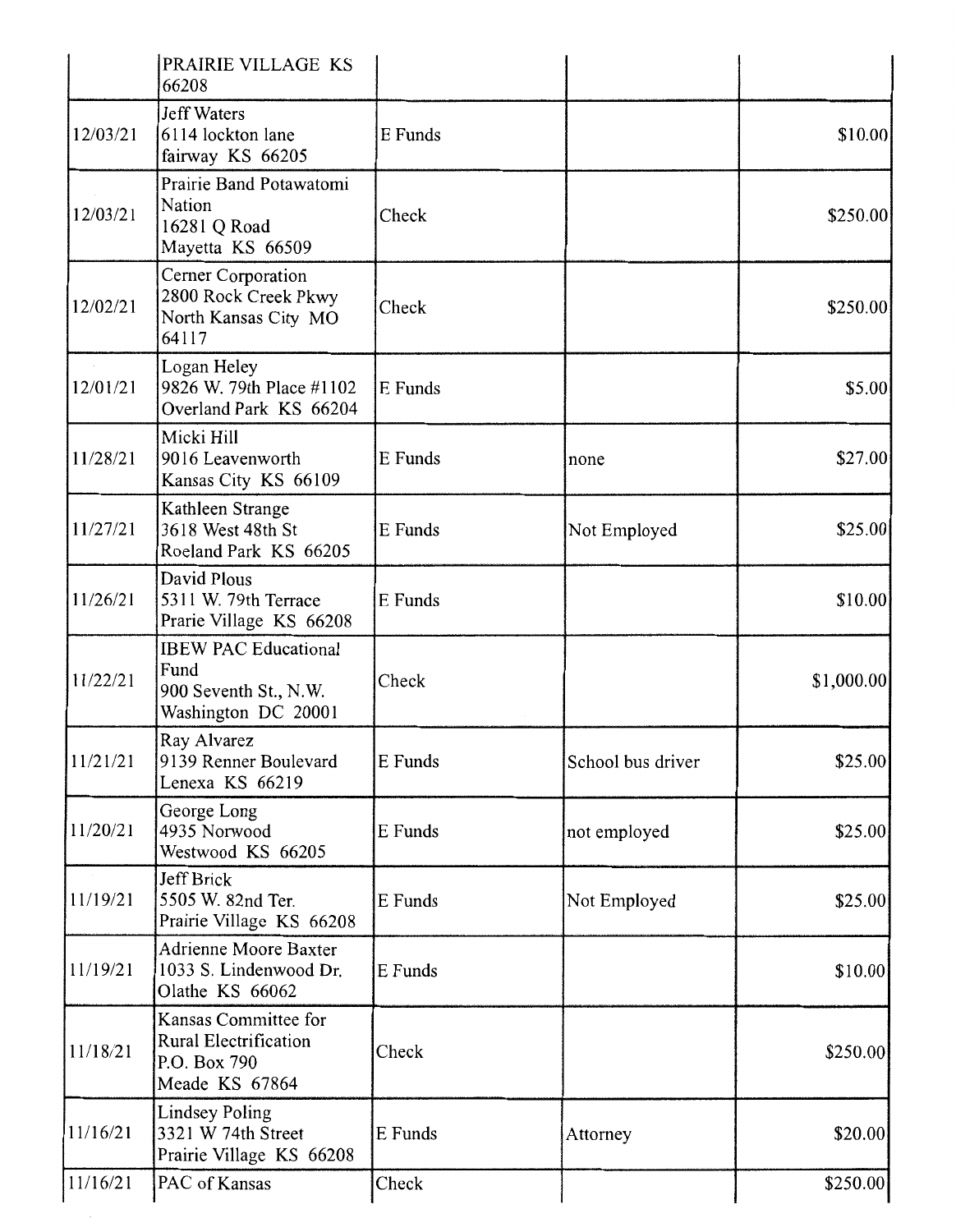|          | Ophthalmologists<br>10 W. Phillip Rd., suite 120<br>Vernon Hills IL 60061                                 |         |                    |             |
|----------|-----------------------------------------------------------------------------------------------------------|---------|--------------------|-------------|
| 11/15/21 | <b>RAI Services Company</b><br>P.O. Box 464<br>Winston-Salem NC 27102                                     | Check   |                    | \$250.00    |
| 11/15/21 | Kansas Beverage<br><b>Association PAC</b><br>5845 SW 29th St.<br>Topeka KS 66614                          | Check   |                    | \$500.00]   |
| 11/14/21 | <b>Gardiner Davis</b><br>8347 Delmar Lane<br>Prairie Village KS 66207                                     | E Funds |                    | \$100.00]   |
| 11/14/21 | Gary Doolittle<br>8719 High Drive<br>Leawood KS 66206                                                     | E Funds |                    | \$50.00]    |
| 11/14/21 | Mark Hague<br>5301 W 80th St<br>Prairie Village KS 66208                                                  | E Funds |                    | \$50.00     |
| 11/14/21 | Mark Hague<br>5301 W 80th St<br>Prairie Village KS 66208                                                  | E Funds |                    | \$15.00     |
| 11/14/21 | John Pickett<br>5922 W. 90th Terrace<br>Overland Park KS 66207                                            | E Funds |                    | \$100.00]   |
| 11/14/21 | Kenneth Staehle<br>4510 W. 67th St.<br>Prairie Village KS 66208                                           | E Funds |                    | \$50.00     |
| 11/14/21 | Sherri Wattenbarger<br>5731 Marty Street<br>Mission KS 66202                                              | E Funds |                    | \$15.00     |
| 11/12/21 | <b>ITC Great Plains, LLC</b><br>27175 Energy Way<br>Novi MI 48377                                         | Check   |                    | \$250.00    |
| 11/10/21 | Kansas Automobile Dealers<br><b>Election Action Committee</b><br>731 South Kansas Ave.<br>Topeka KS 66603 | Check   |                    | \$250.00    |
| 11/10/21 | Douglas Smith<br>5808 W 90th Ter<br>Overland Park KS 66207                                                | E Funds |                    | \$25.00     |
| 11/10/21 | Robin Winner<br>9851 W 101st St<br>Overland Park KS 66212                                                 | E Funds | Executive director | \$25.00     |
| 11/09/21 | <b>Shawnee Tribe</b><br>PO Box 1447<br>Shawnee OK 74802                                                   | Check   |                    | \$1,000.00] |
| 11/08/21 | Jim Borelli<br>6400 W 69th Street                                                                         | E Funds |                    | \$100.00]   |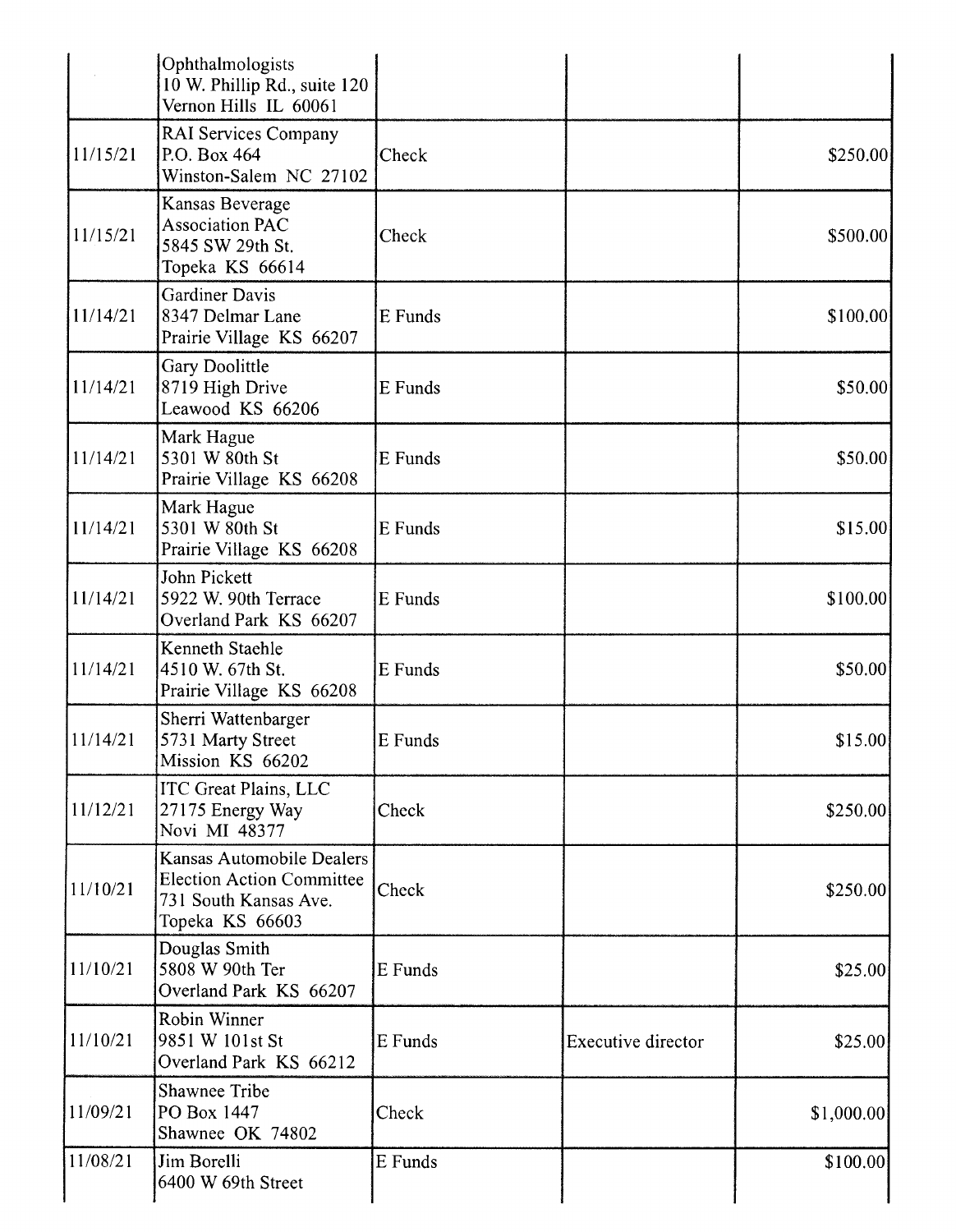|          | Overland KS 66204                                                                                                                   |         |           |
|----------|-------------------------------------------------------------------------------------------------------------------------------------|---------|-----------|
| 11/07/21 | James Minges<br>5210 Fontana St.<br>Roeland Park KS 66205                                                                           | E Funds | \$100.00] |
| 11/05/21 | Karen Steffen<br>5716 W. 97th Ter<br>Overland Park KS 66207                                                                         | E Funds | \$10.00   |
| 11/03/21 | Leslie D Harris<br>7651 ASH ST<br>PRAIRIE VILLAGE KS<br>66208                                                                       | E Funds | \$5.00    |
| 11/03/21 | <b>Jeff Waters</b><br>6114 lockton lane<br>fairway KS 66205                                                                         | E Funds | \$10.00   |
| 11/03/21 | Kansas Cable PAC<br>900 S. Kansas Ave., suite<br>300<br>Topeka KS 66612                                                             | Check   | \$500.00  |
| 11/03/21 | Cox Communications, Inc.<br>901 S. George Washington<br><b>B</b> lvd<br>Wichita KS 67211                                            | Check   | \$500.00  |
| 11/03/21 | <b>Comcast Financial Agency</b><br>Corporation<br>1701 JFK Boulevard<br>Philadelphia PA 19103                                       | Check   | \$500.00  |
| 11/03/21 | <b>KHCA PAC</b><br>1100 SW Gage Blvd., PO<br>Box 4770<br>Topeka KS 66604                                                            | Check   | \$300.00] |
| 11/03/21 | Midwest Health, Inc.<br>3024 SW Wanamaker Rd.,<br>suite 300<br>Topeka KS 66614                                                      | Check   | \$300.00  |
| 11/03/21 | Microsoft Corporation<br>Stakeholders Voluntary<br>PAC<br>3720 159th Ave., Northeast,<br>Building 34, Room 4677<br>Redmond WA 98052 | Check   | \$250.00] |
| 11/02/21 | <b>Kansas Contractors</b><br><b>Association PAC</b><br>800 SW Jackson St. #100<br>Topeka KS 66612                                   | Check   | \$250.00  |
| 11/01/21 | Logan Heley<br>9826 W. 79th Place #1102<br>Overland Park KS 66204                                                                   | E Funds | \$5.00    |
| 10/29/21 | Hollywood Casino at<br>Kansas Speedway<br>777 Hollywood Casino                                                                      | Check   | \$500.00  |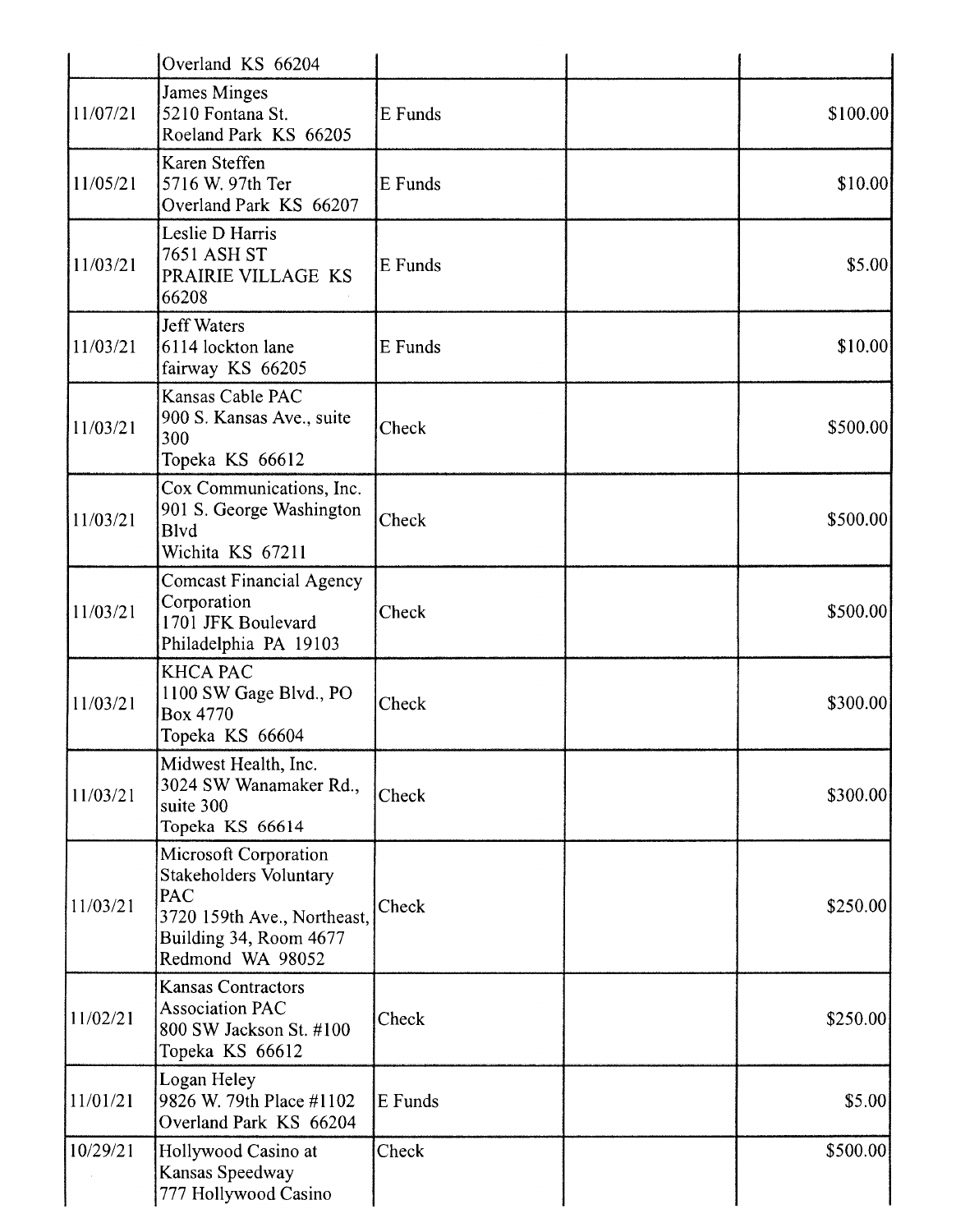|          | Blvd.<br>Kansas City KS 66111                                                               |                |                   |          |
|----------|---------------------------------------------------------------------------------------------|----------------|-------------------|----------|
| 10/28/21 | AT&T Services, Inc.<br>220 SE 6th Ave.<br>Topeka KS 66603                                   | Check          |                   | \$250.00 |
| 10/28/21 | Micki Hill<br>9016 Leavenworth<br>Kansas City KS 66109                                      | E Funds        | none              | \$27.00  |
| 10/27/21 | Kathleen Strange<br>3617 West 48th St<br>Roeland Park KS 66205                              | E Funds        | Not Employed      | \$25.00  |
| 10/26/21 | David Plous<br>5311 W. 79th Terrace<br>Prarie Village KS 66208                              | E Funds        |                   | \$10.00  |
| 10/26/21 | OneOK Employees PAC<br>P.O. Box 871<br>Tulsa OK 74102                                       | Check          |                   | \$300.00 |
| 10/25/21 | Marie Woodbury<br>3201 W. 68th St<br>Mission Hills KS 66208                                 | E Funds        |                   | \$100.00 |
| 10/23/21 | Joe Brofsky<br>5 Baylis place<br>Lynbrook NY 11563                                          | E Funds        |                   | \$100.00 |
| 10/22/21 | <b>Atmos Energy Corporation</b><br>PAC<br>5430 LBJ Freeway, Suite<br>160<br>Dallas TX 75240 | Check          |                   | \$250.00 |
| 10/21/21 | Ray Alvarez<br>9139 Renner Boulevard<br>Lenexa KS 66219                                     | <b>E</b> Funds | School bus driver | \$25.00] |
| 10/21/21 | <b>Baird Askew</b><br>14204 Mackey St<br>Overland Park KS 66223                             | E Funds        |                   | \$50.00] |
| 10/21/21 | JoLene Rae Bloom<br>412 North Ninth<br>Seneca KS 66538                                      | E Funds        |                   | \$25.00  |
| 10/21/21 | Lynn Hardy<br>14600 Mohawk<br>Leawood KS 66224                                              | E Funds        | Not employed      | \$50.00  |
| 10/21/21 | robert marx<br>6015 howe dr<br>fairway KS 66205                                             | E Funds        |                   | \$50.00  |
| 10/20/21 | George Long<br>4935 Norwood<br>Westwood KS 66205                                            | E Funds        | not employed      | \$25.00  |
| 10/19/21 | Jeff Brick<br>5505 W. 82nd Ter.<br>Prairie Village KS 66208                                 | E Funds        | Not Employed      | \$25.00] |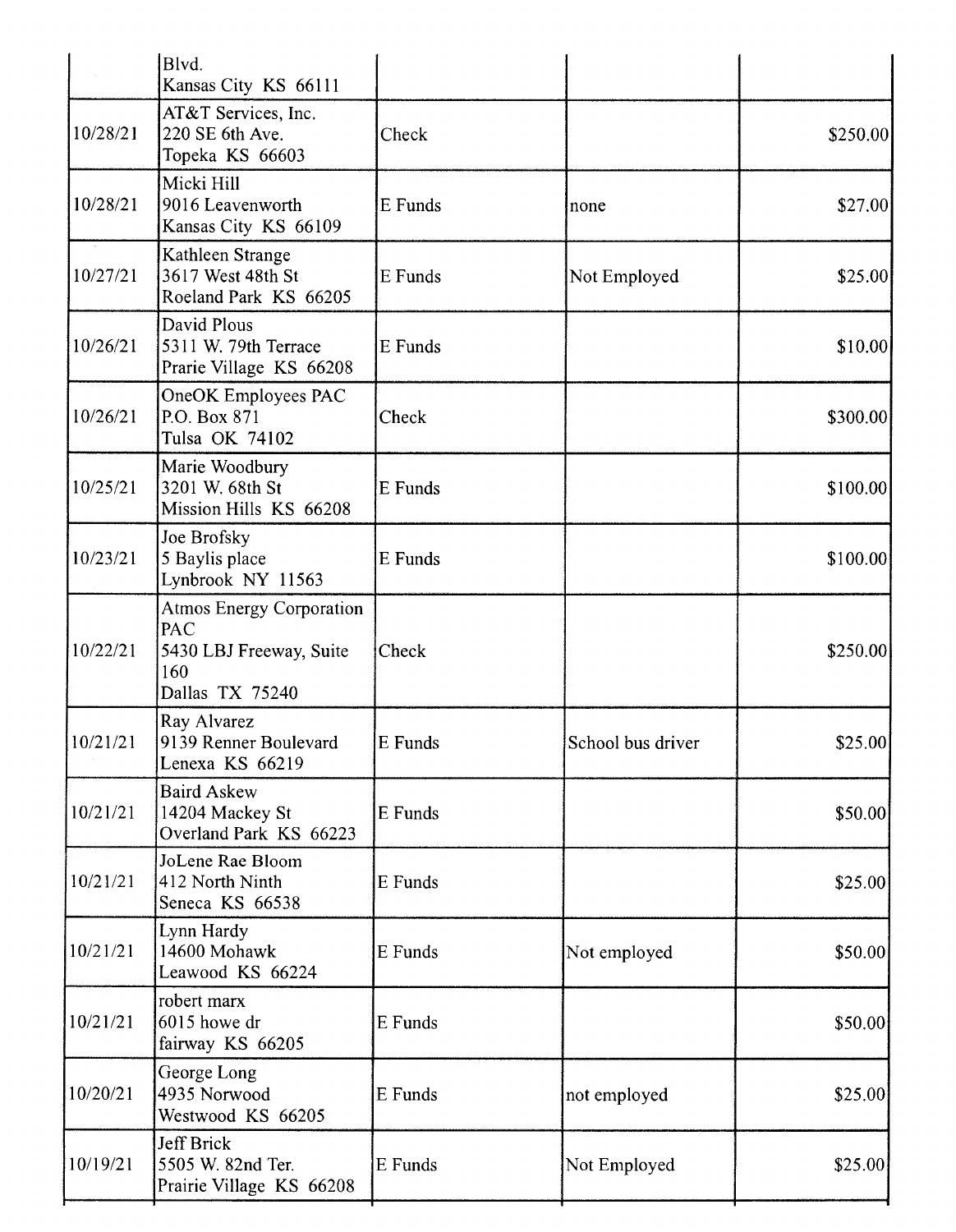| \$10.00  |                           | E Funds | Adrienne Moore Baxter<br>1033 S. Lindenwood Dr.<br>Olathe KS 66062                  | 10/19/21 |
|----------|---------------------------|---------|-------------------------------------------------------------------------------------|----------|
| \$20.00  | Attorney                  | E Funds | <b>Lindsey Poling</b><br>3321 W 74th Street<br>Prairie Village KS 66208             | 10/16/21 |
| \$15.00  |                           | E Funds | Sherri Wattenbarger<br>5731 Marty Street<br>Mission KS 66202                        | 10/14/21 |
| \$500.00 |                           | Check   | <b>HCA Kansas Good</b><br>Government Fund<br>550 N Hillside St.<br>Wichita KS 67214 | 10/14/21 |
| \$250.00 |                           | Check   | Liberty Utilities PAC<br>PO Box 127<br>Joplin MO 64802                              | 10/10/21 |
| \$25.00  |                           | E Funds | Douglas Smith<br>5808 W 90th Ter<br>Overland Park KS 66207                          | 10/10/21 |
| \$25.00  | <b>Executive director</b> | E Funds | Robin Winner<br>9851 W 101st St<br>Overland Park KS 66212                           | 10/10/21 |
| \$200.00 | Not Employed              | Check   | Nancy Wingfield Dosanjh<br>5939 Oakwood Rd<br>Mission Hills KS 66208                | 10/07/21 |
| \$10.00  |                           | E Funds | Karen Steffen<br>5716 W. 97th Ter<br>Overland Park KS 66207                         | 10/05/21 |
| \$500.00 |                           | Check   | Kansas Rural Independent<br>Telecoms PAC<br>PO Box 4799<br>Topeka KS 66604          | 10/05/21 |
| \$5.00   |                           | E Funds | Leslie D Harris<br><b>7651 ASH ST</b><br>PRAIRIE VILLAGE KS<br>66208                | 10/03/21 |
| \$10.00  |                           | E Funds | <b>Jeff Waters</b><br>6114 lockton lane<br>fairway KS 66205                         | 10/03/21 |
| \$5.00   |                           | E Funds | Logan Heley<br>9826 W. 79th Place #1102<br>Overland Park KS 66204                   | 10/01/21 |
| \$27.00  | none                      | E Funds | Micki Hill<br>9016 Leavenworth<br>Kansas City KS 66109                              | 09/28/21 |
| \$100.00 |                           | Check   | <b>Christopher Constant</b><br>3901 W. 57th Ter<br>Fairway KS 66205                 | 09/27/21 |
| \$25.00  | Not Employed              | E Funds | Kathleen Strange                                                                    | 09/27/21 |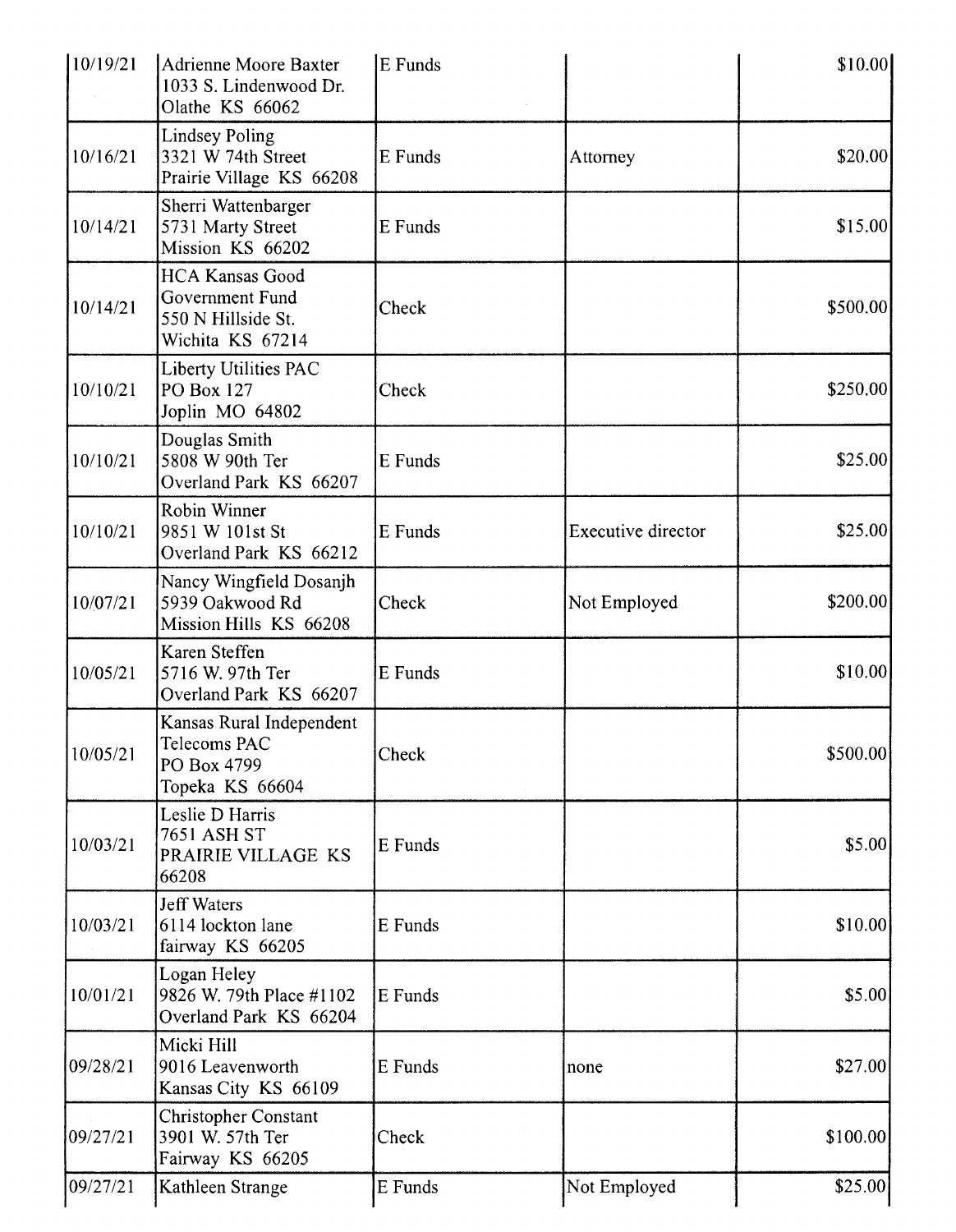|          | 3616 West 48th St<br>Roeland Park KS 66205                                                       |         |                    |           |
|----------|--------------------------------------------------------------------------------------------------|---------|--------------------|-----------|
| 09/26/21 | David Plous<br>5311 W. 79th Terrace<br>Prarie Village KS 66208                                   | E Funds |                    | \$10.00   |
| 09/23/21 | Sarah Justice<br>7925 Tomahawk Rd.<br>Prairie Village KS 66208                                   | E Funds |                    | \$100.00  |
| 09/22/21 | Kansas Society of CPAs<br><b>Political Action Committee</b><br>114 SE 8th Ave<br>Topeka KS 66603 | Check   |                    | \$200.00] |
| 09/21/21 | Ray Alvarez<br>9139 Renner Boulevard<br>Lenexa KS 66219                                          | E Funds | School bus driver  | \$25.00   |
| 09/20/21 | George Long<br>4935 Norwood<br>Westwood KS 66205                                                 | E Funds | Not Employed       | \$25.00   |
| 09/19/21 | Jeff Brick<br>5505 W. 82nd Ter.<br>Prairie Village KS 66208                                      | E Funds | Not Employed       | \$25.00   |
| 09/19/21 | <b>Adrienne Moore Baxter</b><br>1033 S. Lindenwood Dr.<br>Olathe KS 66062                        | E Funds |                    | \$10.00   |
| 09/16/21 | <b>Lindsey Poling</b><br>3321 W 74th Street<br>Prairie Village KS 66208                          | E Funds | Attorney           | \$20.00   |
| 09/14/21 | Sherri Wattenbarger<br>5731 Marty Street<br>Mission KS 66202                                     | E Funds |                    | \$15.00   |
| 09/13/21 | <b>CUPAC</b> of Kansas<br>901 SW Topeka Blvd.<br>Topeka KS 66612                                 | Check   |                    | \$250.00  |
| 09/10/21 | Douglas Smith<br>5808 W 90th Ter<br>Overland Park KS 66207                                       | E Funds |                    | \$25.00   |
| 09/10/21 | Robin Winner<br>9851 W 101st St<br>Overland Park KS 66212                                        | E Funds | Executive director | \$25.00   |
| 09/05/21 | Karen Steffen<br>5716 W. 97th Ter<br>Overland Park KS 66207                                      | E Funds |                    | \$10.00   |
| 09/03/21 | Leslie D Harris<br>7651 ASH ST<br>PRAIRIE VILLAGE KS<br>66208                                    | E Funds |                    | \$5.00    |
| 09/03/21 | <b>Jeff Waters</b><br>6114 lockton lane<br>fairway KS 66205                                      | E Funds |                    | \$10.00   |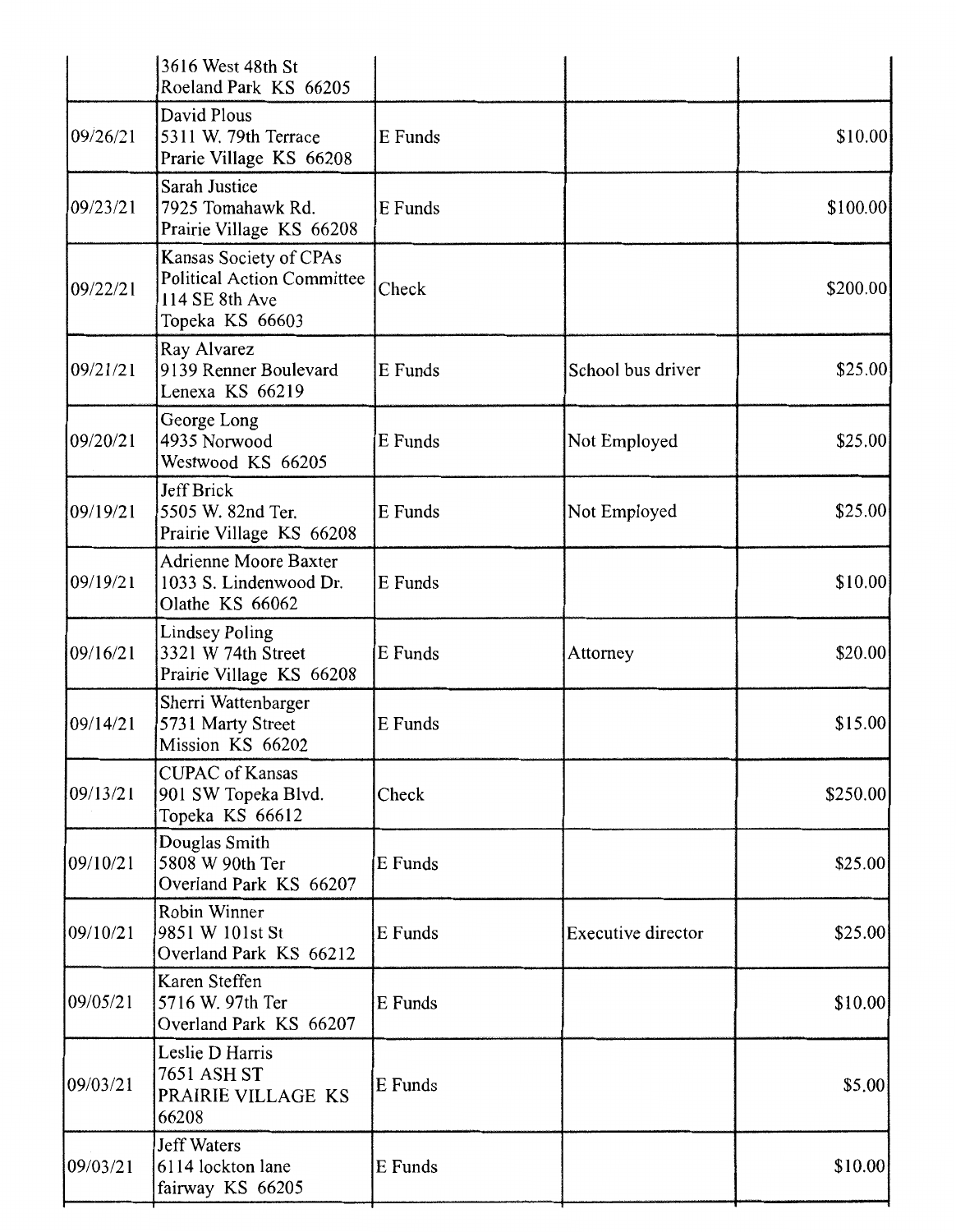| 09/01/21 | Logan Heley<br>9826 W. 79th Place #1102<br>Overland Park KS 66204                             | E Funds |                   | \$5.00]   |
|----------|-----------------------------------------------------------------------------------------------|---------|-------------------|-----------|
| 08/30/21 | WATCO Companies,<br>L.L.C.<br>315 W. 3rd St.<br>Pittsburg KS 66762                            | Check   |                   | \$500.00  |
| 08/28/21 | Micki Hill<br>9016 Leavenworth<br>Kansas City KS 66109                                        | E Funds | none              | \$27.00   |
| 08/27/21 | Kathleen Strange<br>3615 West 48th St<br>Roeland Park KS 66205                                | E Funds | Not Employed      | \$25.00   |
| 08/27/21 | One Gas, Inc., Political<br><b>Action Committee</b><br>15 East Fifth Street<br>Tulsa OK 74103 | Check   |                   | \$500.00  |
| 08/26/21 | David Plous<br>5311 W. 79th Terrace<br>Prarie Village KS 66208                                | E Funds |                   | \$10.00   |
| 08/25/21 | <b>Evergy Employee</b><br>PowerPAC<br>P.O. Box 889<br>Topeka KS 66601                         | Check   |                   | \$250.00] |
| 08/23/21 | Anheuser-Busch<br>Companies<br>One Busch Place<br>St. Louis MO 63118                          | Check   |                   | \$250.00  |
| 08/23/21 | <b>CHS McPherson Refinery</b><br>Inc.<br>2000 S. Main<br>McPherson KS 67460                   | Check   |                   | \$250.00] |
| 08/21/21 | Ray Alvarez<br>9139 Renner Boulevard<br>Lenexa KS 66219                                       | E Funds | School bus driver | \$25.00]  |
| 08/21/21 | <b>Becky Gunn</b><br>7240 Beverly St<br>Overland Park KS 66204                                | E Funds |                   | \$25.00]  |
| 08/20/21 | JoLene Rae Bloom<br>412 North Ninth<br>Seneca KS 66538                                        | E Funds |                   | \$25.00   |
| 08/20/21 | Pat Daniels<br>8000 Juniper Drive<br>Prairie Village KS 66208                                 | E Funds | Not Employed      | \$100.00  |
| 08/20/21 | George Long<br>4935 Norwood<br>Westwood KS 66205                                              | E Funds | not employed      | \$25.00   |
| 08/19/21 | Jeff Brick<br>5505 W. 82nd Ter.                                                               | E Funds | Not Employed      | \$25.00   |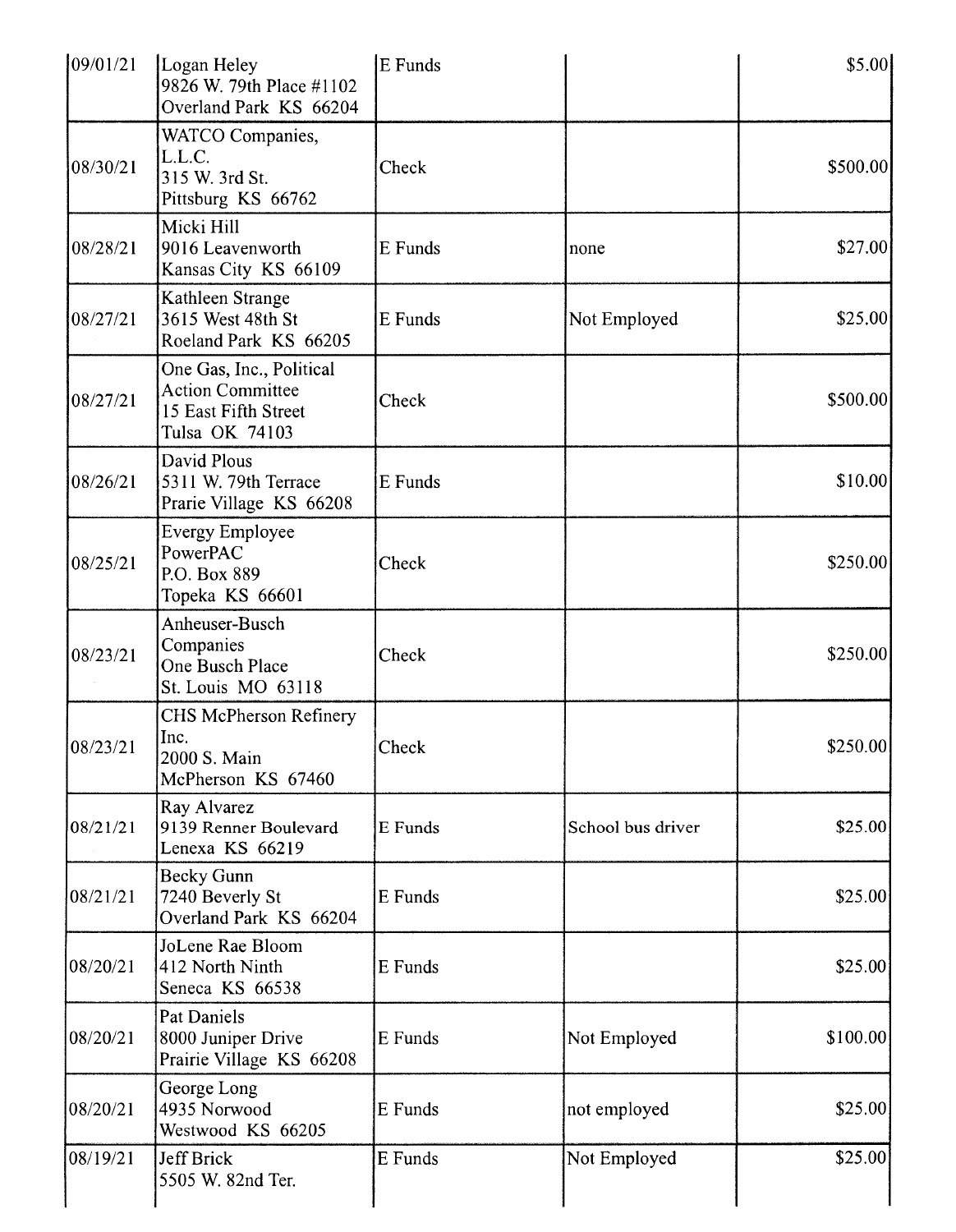|          | Prairie Village KS 66208                                                                                                                  |         |                                   |            |
|----------|-------------------------------------------------------------------------------------------------------------------------------------------|---------|-----------------------------------|------------|
| 08/19/21 | <b>Adrienne Moore Baxter</b><br>1033 S. Lindenwood Dr.<br>Olathe KS 66062                                                                 | E Funds |                                   | \$10.00]   |
| 08/17/21 | Karen Steffen<br>5716 W. 97th Ter<br>Overland Park KS 66207                                                                               | E Funds |                                   | \$25.00    |
| 08/17/21 | <b>State of Kansas LAS</b><br>300 SW Tenth Ave<br>Ste 511-S<br>Topeka KS 66612                                                            | Other   |                                   | \$4,125.39 |
| 08/16/21 | <b>Lindsey Poling</b><br>3321 W 74th Street<br>Prairie Village KS 66208                                                                   | E Funds | Attorney                          | \$20.00    |
| 08/14/21 | Sherri Wattenbarger<br>5731 Marty Street<br>Mission KS 66202                                                                              | E Funds |                                   | \$15.00    |
| 08/10/21 | Douglas Smith<br>5808 W 90th Ter<br>Overland Park KS 66207                                                                                | E Funds |                                   | \$25.00    |
| 08/10/21 | Robin Winner<br>9851 W 101st St<br>Overland Park KS 66212                                                                                 | E Funds | Executive director                | \$25.00    |
| 08/05/21 | Karen Steffen<br>5716 W. 97th Ter<br>Overland Park KS 66207                                                                               | E Funds |                                   | \$10.00    |
| 08/04/21 | <b>Bonnie Limbird</b><br>2019 W. 71st St.<br>Prairie Village KS 66208                                                                     | Check   | engineer and interior<br>designer | \$120.00   |
| 08/04/21 | Northeast KS Building &<br><b>Construction Trades</b><br><b>Council Political Action</b><br>Committee<br>PO Box 750045<br>Topeka KS 66675 | Check   |                                   | \$1,000.00 |
| 08/03/21 | Leslie D Harris<br><b>7651 ASH ST</b><br>PRAIRIE VILLAGE KS<br>66208                                                                      | E Funds |                                   | \$5.00     |
| 08/03/21 | Ernie Lunsford<br>15900 W 124th cir<br>Olathe KS 66062                                                                                    | E Funds |                                   | \$25.00    |
| 08/03/21 | <b>Jeff Waters</b><br>6114 lockton lane<br>fairway KS 66205                                                                               | E Funds |                                   | \$10.00    |
| 08/02/21 | <b>Baird Askew</b><br>14204 Mackey St<br>Overland Park KS 66223                                                                           | E Funds |                                   | \$25.00    |
| 08/02/21 | JoLene Rae Bloom                                                                                                                          | E Funds |                                   | \$25.00    |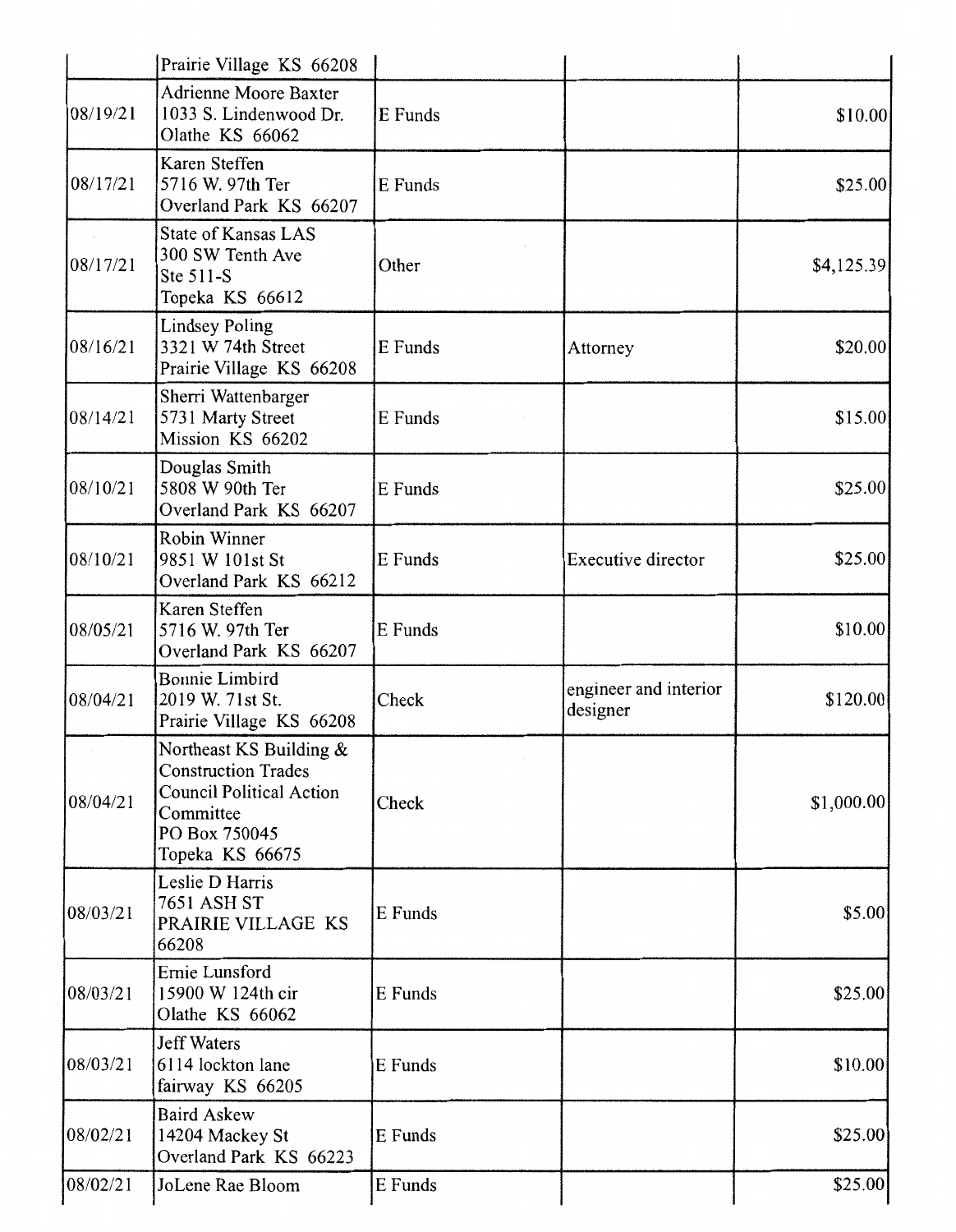|          | 412 North Ninth<br>Seneca KS 66538                                                          |         |                   |           |
|----------|---------------------------------------------------------------------------------------------|---------|-------------------|-----------|
| 08/02/21 | Pat Daniels<br>8000 Juniper Dr<br>Prairie Village KS 66208                                  | E Funds | Not Employed      | \$25.00   |
| 08/02/21 | TOM HALLIBURTON<br>1129 NORTH GRIMES<br>MCPHERSON KS 67460                                  | E Funds | Not Employed      | \$500.00  |
| 08/02/21 | <b>CHARLES HODGE</b><br>5925 Sunrise Drive<br>Fairway KS 66205                              | E Funds | Not Employed      | \$100.00  |
| 08/02/21 | <b>Stewart Stein</b><br>3749 West 105th Terrace<br>Leawood KS 66206                         | E Funds |                   | \$50.00   |
| 08/02/21 | <b>Russ Swift</b><br>4205 W 94TH TER<br>PRAIRIE VILLAGE KS<br>66207                         | E Funds | Not Employed      | \$100.00] |
| 08/02/21 | <b>Helen Wewers</b><br>8576 Caenen Lake Ct.<br>Lenexa KS 66215                              | E Funds |                   | \$100.00  |
| 08/02/21 | David Woodbury<br>9501 Horton Street<br>Overland Park KS 66207                              | E Funds |                   | \$100.00] |
| 08/01/21 | Logan Heley<br>9826 W. 79th Place #1102<br>Overland Park KS 66204                           | E Funds |                   | \$5.00    |
| 07/29/21 | T-Mobile USA, Inc.<br>12920 SE 38th St.<br>Bellevue WA 98006                                | Check   |                   | \$500.00  |
| 07/28/21 | Micki Hill<br>9016 Leavenworth<br>Kansas City KS 66109                                      | E Funds | none              | \$27.00   |
| 07/27/21 | Kathleen Strange<br>3614 West 48th St<br>Roeland Park KS 66205                              | E Funds | Not Employed      | \$25.00   |
| 07/26/21 | David Plous<br>5311 W. 79th Terrace<br>Prarie Village KS 66208                              | E Funds |                   | \$10.00   |
| 07/24/21 | William Schultz<br>5114 W 67th St.<br>Prairie Village KS 66208                              | E Funds | Real estate       | \$500.00  |
| 07/23/21 | Bergmann Zwerdling Direct<br>Inc.<br>1350 Connecticut Ave<br>NW #400<br>Washington DC 20036 | Other   |                   | \$442.67  |
| 07/21/21 | Ray Alvarez<br>9139 Renner Boulevard                                                        | E Funds | School bus driver | \$25.00   |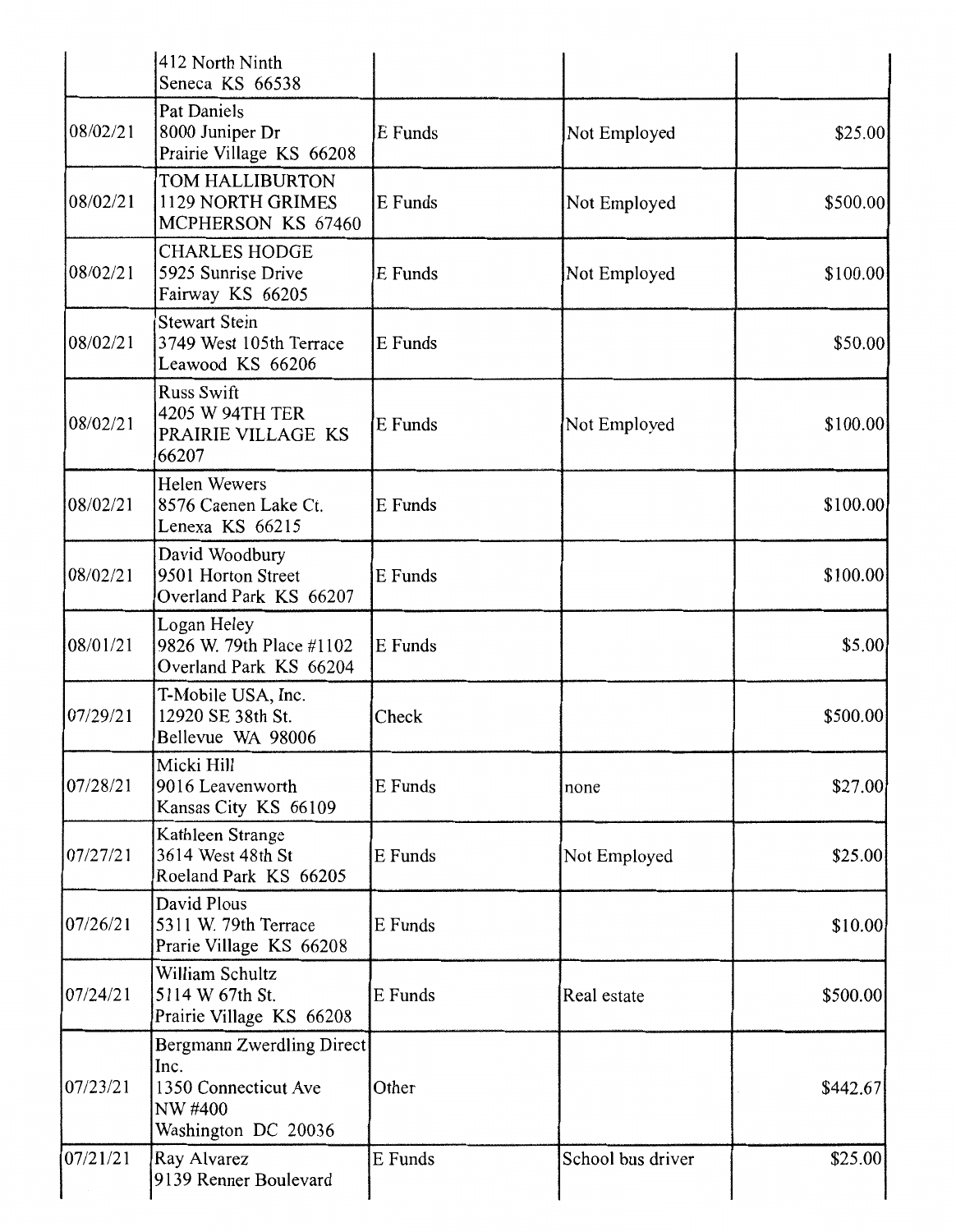|          | Lenexa KS 66219                                                                                              |         |                    |          |
|----------|--------------------------------------------------------------------------------------------------------------|---------|--------------------|----------|
| 07/20/21 | George Long<br>4935 Norwood<br>Westwood KS 66205                                                             | E Funds | not employed       | \$25.00  |
| 07/19/21 | Jeff Brick<br>5505 W. 82nd Ter.<br>Prairie Village KS 66208                                                  | E Funds | Not Employed       | \$25.00  |
| 07/19/21 | <b>Adrienne Moore Baxter</b><br>1033 S. Lindenwood Dr.<br>Olathe KS 66062                                    | E Funds |                    | \$10.00  |
| 07/16/21 | <b>Lindsey Poling</b><br>3321 W 74th Street<br>Prairie Village KS 66208                                      | E Funds | Attorney           | \$20.00  |
| 07/15/21 | Paul Snider<br>9617 Appleridge Lane<br>Lenexa KS 66227                                                       | E Funds |                    | \$100.00 |
| 07/15/21 | Kansas Hospital<br><b>Association Political Action</b><br>Committee<br>215 S E 8th Avenue<br>Topeka KS 66603 | Check   |                    | \$250.00 |
| 07/14/21 | Sherri Wattenbarger<br>5731 Marty Street<br>Mission KS 66202                                                 | E Funds |                    | \$15.00  |
| 07/10/21 | Douglas Smith<br>5808 W 90th Ter<br>Overland Park KS 66207                                                   | E Funds |                    | \$25.00  |
| 07/10/21 | Robin Winner<br>9851 W 101st St<br>Overland Park KS 66212                                                    | E Funds | Executive director | \$25.00  |
| 07/05/21 | Karen Steffen<br>5716 W. 97th Ter<br>Overland Park KS 66207                                                  | E Funds |                    | \$10.00  |
| 07/03/21 | Leslie D Harris<br>7651 ASH ST<br>PRAIRIE VILLAGE KS<br>66208                                                | E Funds |                    | \$5.00   |
| 07/03/21 | <b>Jeff Waters</b><br>6114 lockton lane<br>fairway KS 66205                                                  | E Funds |                    | \$10.00  |
| 07/01/21 | Logan Heley<br>9826 W. 79th Place #1102<br>Overland Park KS 66204                                            | E Funds |                    | \$5.00   |
| 06/28/21 | Micki Hill<br>9016 Leavenworth<br>Kansas City KS 66109                                                       | E Funds | none               | \$27.00  |
| 06/27/21 | Kathleen Strange<br>3613 West 48th St<br>Roeland Park KS 66205                                               | E Funds | Not Employed       | \$25.00  |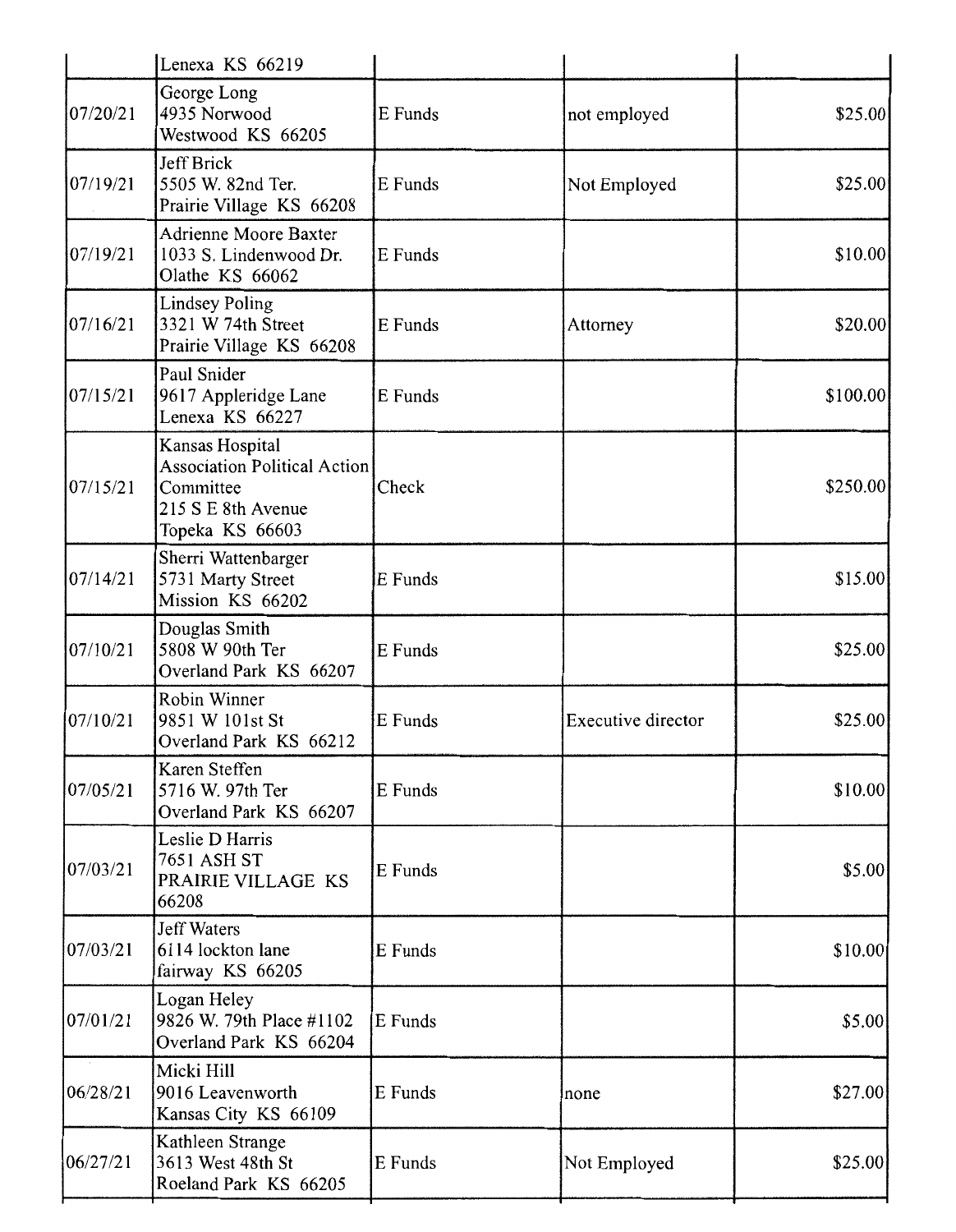| 106/26/21 | David Plous<br>5311 W. 79th Terrace<br>Prarie Village KS 66208            | E Funds |                    | \$10.00   |
|-----------|---------------------------------------------------------------------------|---------|--------------------|-----------|
| 06/21/21  | Ray Alvarez<br>9139 Renner Boulevard<br>Lenexa KS 66219                   | E Funds | School bus driver  | \$25.00   |
| 06/20/21  | George Long<br>4935 Norwood<br>Westwood KS 66205                          | E Funds | not employed       | \$25.00   |
| 06/19/21  | Jeff Brick<br>5505 W. 82nd Ter.<br>Prairie Village KS 66208               | E Funds | Not Employed       | \$25.00   |
| 06/19/21  | <b>Adrienne Moore Baxter</b><br>1033 S. Lindenwood Dr.<br>Olathe KS 66062 | E Funds |                    | \$10.00   |
| 06/16/21  | John Baumgartner<br>7859 Howe Cir.<br>Prairie Village KS 66208            | Check   |                    | \$100.00] |
| 06/16/21  | <b>Lindsey Poling</b><br>3321 W 74th Street<br>Prairie Village KS 66208   | E Funds | Attorney           | \$20.00   |
| 06/14/21  | Sherri Wattenbarger<br>5731 Marty Street<br>Mission KS 66202              | E Funds |                    | \$15.00   |
| 06/10/21  | Robin Winner<br>9851 W 101st St<br>Overland Park KS 66212                 | E Funds | Executive director | \$25.00   |
| 06/05/21  | Karen Steffen<br>5716 W. 97th Ter<br>Overland Park KS 66207               | E Funds |                    | \$10.00   |
| 06/03/21  | Leslie D Harris<br>7651 Ash St<br>Prairie Village KS 66208                | E Funds |                    | \$5.00    |
| 06/03/21  | Kenneth Staehle<br>4510 W 67th Street<br>Prairie Village KS 66208         | E Funds |                    | \$39.00   |
| 06/03/21  | <b>Jeff Waters</b><br>6114 Lockton Lane<br>Fairway KS 66205               | E Funds |                    | \$10.00   |
| 06/02/21  | Rodger Nishioka<br>4846 W 62nd St<br>Mission KS 66205                     | E Funds |                    | \$100.00] |
| 06/01/21  | Logan Heley<br>9826 W. 79th Place #1102<br>Overland Park KS 66204         | E Funds |                    | \$5.00    |
| 05/31/21  | Jan Foletta<br>6300 West 50th Street<br>Mission KS 66202                  | E Funds |                    | \$39.00   |
| 05/29/21  | Jim Borthwick                                                             | Check   |                    | \$100.00] |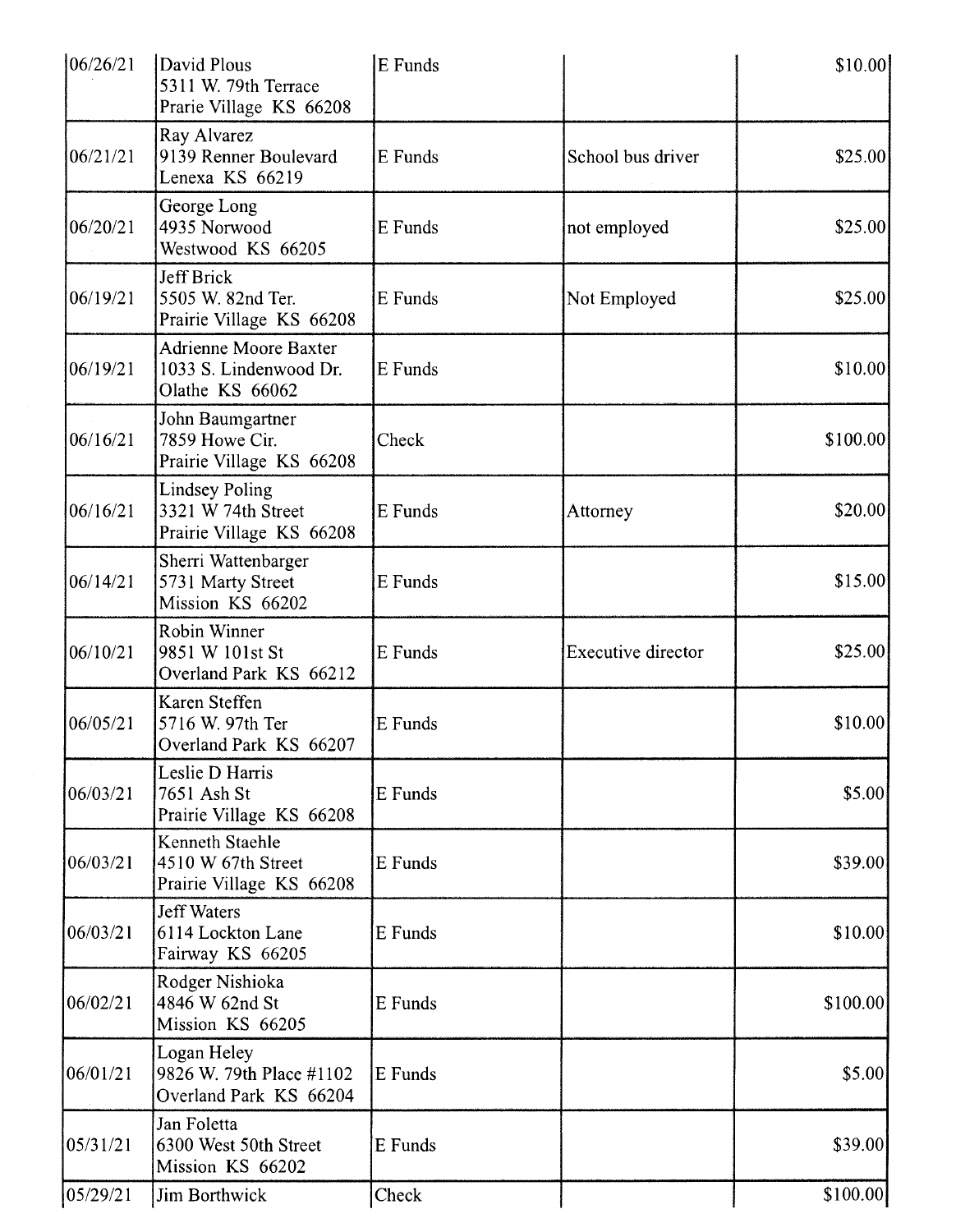|          | 8200 Maple Lane<br>Prairie Village KS 66208                            |         |                   |           |
|----------|------------------------------------------------------------------------|---------|-------------------|-----------|
| 05/28/21 | Niles Corson<br>10410 century lane<br>Overland Park KS 66215           | E Funds | Not Employed      | \$39.00   |
| 05/28/21 | Pat Daniels<br>8000 Juniper Dr<br>Prairie Village KS 66208             | E Funds | Not Employed      | \$39.00]  |
| 05/28/21 | Becky Gunn<br>7240 Beverly St<br>Overland Park KS 66204                | E Funds |                   | \$39.00   |
| 05/28/21 | Micki Hill<br>9016 Leavenworth<br>Kansas City KS 66109                 | E Funds | none              | \$27.00   |
| 05/28/21 | Ellen Karp<br>5639 Pembroke Lane<br><b>Shawnee Mission KS</b><br>66208 | E Funds | Not Employed      | \$78.00   |
| 05/28/21 | Malinda Kimmel<br>10214 outlook drive<br>Overland Park KS 66207        | E Funds |                   | \$72.00   |
| 05/28/21 | David Lindley<br>13809 Cedar<br>Leawood KS 66224                       | E Funds |                   | \$100.00] |
| 05/28/21 | Leslie Mark<br>2900 West 68th Street<br>Mission Hills KS 66208         | E Funds |                   | \$139.00  |
| 05/28/21 | Robert Marx<br>6015 howe dr<br>fairway KS 66205                        | E Funds |                   | \$50.00   |
| 05/28/21 | Rebecca Pruett<br>433 Ward Parkway Unit<br>4W<br>Kansas City MO 64112  | E Funds | Not employed      | \$250.00  |
| 05/28/21 | Lauren Weinberg<br>235 W. 62nd Street<br>Kansas City MO 64113          | E Funds |                   | \$39.00   |
| 05/27/21 | Kathleen Strange<br>3612 West 48th St<br>Roeland Park KS 66205         | E Funds | Not Employed      | \$25.00]  |
| 05/26/21 | David Plous<br>5311 W. 79th Terrace<br>Prarie Village KS 66208         | E Funds |                   | \$10.00   |
| 05/21/21 | Ray Alvarez<br>9139 Renner Boulevard<br>Lenexa KS 66219                | E Funds | School bus driver | \$25.00   |
| 05/20/21 | Paige Ballard<br>9112 Wenonga Rd<br>Leawood KS 66206                   | Check   |                   | \$100.00] |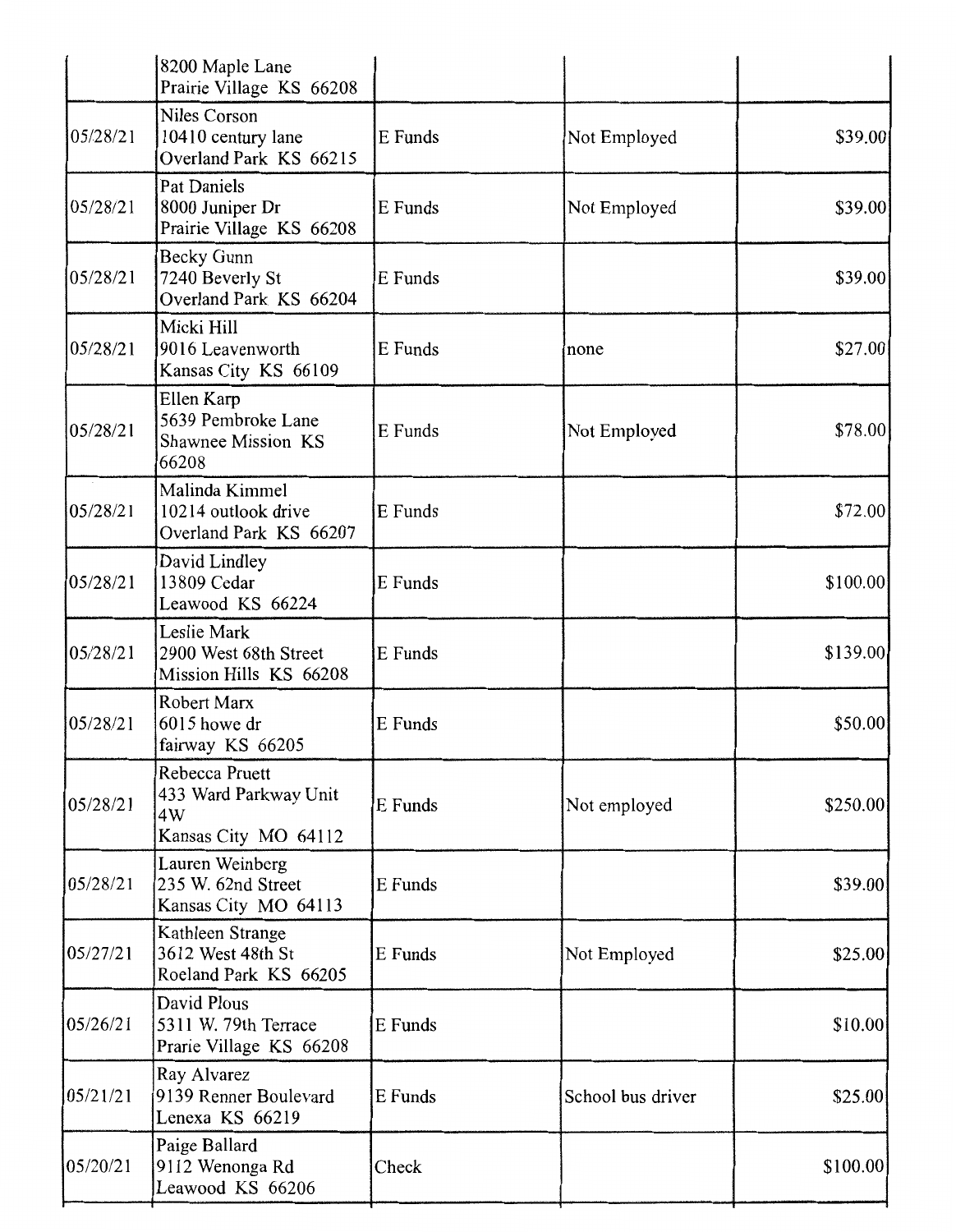| 05/20/21 | George Long<br>4935 Norwood<br>Westwood KS 66205                          | E Funds | not employed                             | \$25.00]  |
|----------|---------------------------------------------------------------------------|---------|------------------------------------------|-----------|
| 05/19/21 | Jeff Brick<br>5505 W. 82nd Ter.<br>Prairie Village KS 66208               | E Funds | Not Employed                             | \$25.00   |
| 05/19/21 | <b>Adrienne Moore Baxter</b><br>1033 S. Lindenwood Dr.<br>Olathe KS 66062 | E Funds |                                          | \$10.00   |
| 05/16/21 | <b>Lindsey Poling</b><br>3321 W 74th Street<br>Prairie Village KS 66208   | E Funds | Attorney                                 | \$20.00]  |
| 05/13/21 | <b>Bonnie Limbird</b><br>2019 W. 71st St.<br>Prairie Village KS 66208     | Check   | <b>Engineer and Interior</b><br>Designer | \$120.00] |
| 05/10/21 | Nancy Dosanjh<br>5939 Oakwood Rd<br>Mission Hills KS 66208                | E Funds |                                          | \$150.00  |
| 05/10/21 | Robin Winner<br>9851 W 101st St<br>Overland Park KS 66212                 | E Funds | <b>Executive director</b>                | \$25.00   |
| 05/09/21 | Jan Foletta<br>6300 West 50th Street<br>Mission KS 66202                  | E Funds |                                          | \$25.00   |
| 05/05/21 | Karen Steffen<br>5716 W. 97th Ter<br>Overland Park KS 66207               | E Funds |                                          | \$10.00   |
| 05/04/21 | Marc Fey<br>13810 Metcalf Ave.<br>OVERLAND PARK KS<br>66223               | E Funds |                                          | \$100.00] |
| 05/04/21 | <b>Steven Jacques</b><br>5350 Canterbury Rd.<br>Fairway KS 66205          | Check   |                                          | \$100.00  |
| 05/03/21 | Leslie D Harris<br>7651 ASH ST<br>PRAIRIE VILLAGE KS<br>66208             | E Funds |                                          | \$5.00    |
| 05/03/21 | <b>Jeff Waters</b><br>6114 lockton lane<br>fairway KS 66205               | E Funds |                                          | \$10.00   |
| 05/02/21 | Sandra Durick<br>6029 Delmar<br>Fairway KS 66205                          | Check   |                                          | \$60.00]  |
| 05/01/21 | Logan Heley<br>9826 W. 79th Place #1102<br>Overland Park KS 66204         | E Funds |                                          | \$5.00    |
| 04/30/21 | Micki Hill<br>9016 Leavenworth                                            | E Funds | none                                     | \$27.00]  |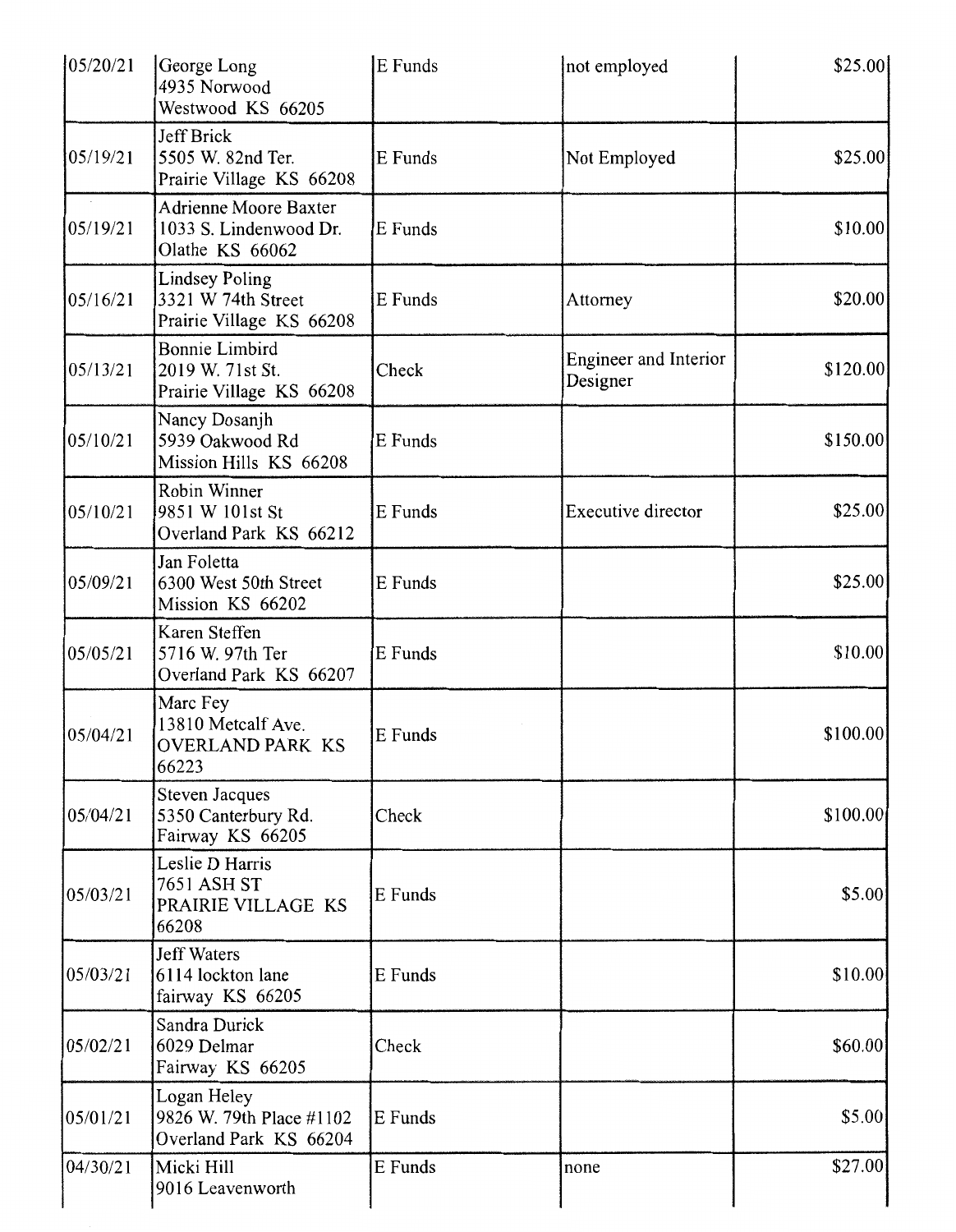|          | Kansas City KS 66109                                                    |         |                           |           |
|----------|-------------------------------------------------------------------------|---------|---------------------------|-----------|
| 04/28/21 | Harvey Bodker<br>12128 Dearborn St.<br>Overland Park KS 66209           | Check   | not employed              | \$200.00  |
| 04/27/21 | Kathleen Strange<br>3611 West 48th St<br>Roeland Park KS 66205          | E Funds | Not Employed              | \$25.00   |
| 04/26/21 | Don Haring<br>7600 W 102nd ST<br>Overland Park KS 66212                 | E Funds |                           | \$100.00] |
| 04/26/21 | David Plous<br>5311 W. 79th Terrace<br>Prarie Village KS 66208          | E Funds |                           | \$10.00   |
| 04/21/21 | Ray Alvarez<br>9139 Renner Boulevard<br>Lenexa KS 66219                 | E Funds | School bus driver         | \$25.00   |
| 04/20/21 | George Long<br>4935 Norwood<br>Westwood KS 66205                        | E Funds | not employed              | \$25.00   |
| 04/16/21 | <b>Lindsey Poling</b><br>3321 W 74th Street<br>Prairie Village KS 66208 | E Funds | Attorney                  | \$20.00   |
| 04/10/21 | Robin Winner<br>9851 W 101st St<br>Overland Park KS 66212               | E Funds | <b>Executive director</b> | \$25.00]  |
| 04/03/21 | Leslie D Harris<br>7651 ASH ST<br>PRAIRIE VILLAGE KS<br>66208           | E Funds |                           | \$5.00    |
| 04/01/21 | Logan Heley<br>9826 W. 79th Place #1102<br>Overland Park KS 66204       | E Funds |                           | \$5.00    |
| 03/29/21 | <b>Stephen Pantos</b><br>1196 SW Seabrook Ave.<br>Topeka KS 66604       | Check   |                           | \$100.00  |
| 03/28/21 | Micki Hill<br>9016 Leavenworth<br>Kansas City KS 66109                  | E Funds | none                      | \$27.00   |
| 03/21/21 | Ray Alvarez<br>9139 Renner Boulevard<br>Lenexa KS 66219                 | E Funds | School bus driver         | \$25.00   |
| 03/20/21 | George Long<br>4935 Norwood<br>Westwood KS 66205                        | E Funds | not employed              | \$25.00   |
| 03/16/21 | <b>Lindsey Poling</b><br>3321 W 74th Street<br>Prairie Village KS 66208 | E Funds | Attorney                  | \$20.00]  |
| 03/10/21 | Robin Winner<br>9851 W 101st St                                         | E Funds | <b>Executive director</b> | \$25.00   |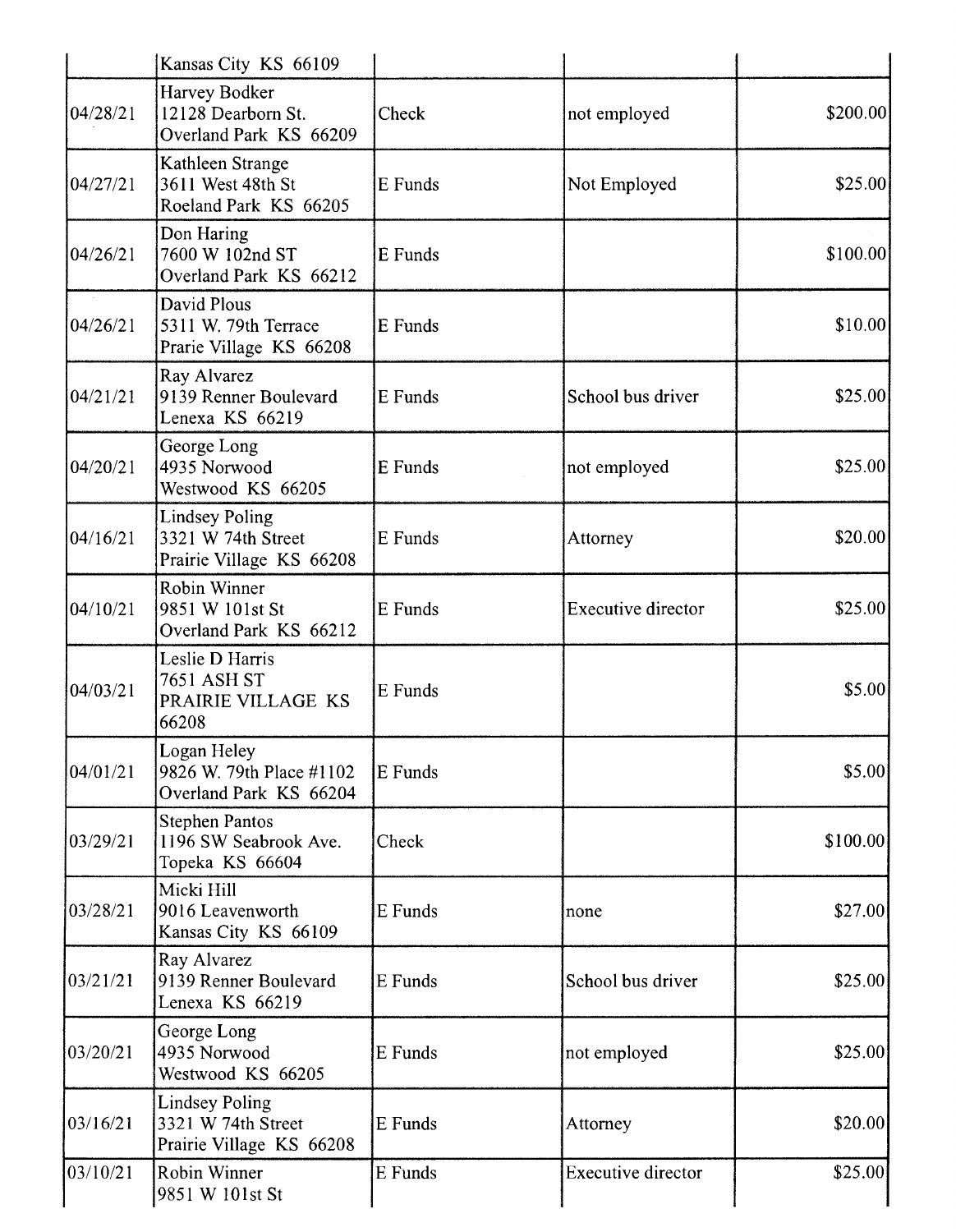|          | Overland Park KS 66212                                                  |         |                    |         |
|----------|-------------------------------------------------------------------------|---------|--------------------|---------|
| 03/03/21 | Leslie D Harris<br>7651 ASH ST<br>PRAIRIE VILLAGE KS<br>66208           | E Funds |                    | \$5.00  |
| 03/01/21 | Logan Heley<br>9826 W. 79th Place #1102<br>Overland Park KS 66204       | E Funds |                    | \$5.00] |
| 02/21/21 | Ray Alvarez<br>9139 Renner Boulevard<br>Lenexa KS 66219                 | E Funds | School bus driver  | \$25.00 |
| 02/20/21 | George Long<br>4935 Norwood<br>Westwood KS 66205                        | E Funds | not employed       | \$25.00 |
| 02/16/21 | <b>Lindsey Poling</b><br>3321 W 74th Street<br>Prairie Village KS 66208 | E Funds | Attorney           | \$20.00 |
| 02/10/21 | Lynn Hardy<br>14600 Mohawk<br>Leawood KS 66224                          | E Funds | Not Employed       | \$12.50 |
| 02/10/21 | <b>Robin Winner</b><br>9851 W 101st St<br>Overland Park KS 66212        | E Funds | Executive director | \$25.00 |
| 02/03/21 | Leslie D Harris<br>7651 ASH ST<br>PRAIRIE VILLAGE KS<br>66208           | E Funds |                    | \$5.00  |
| 02/01/21 | Logan Heley<br>9826 W. 79th Place #1102<br>Overland Park KS 66204       | E Funds |                    | \$5.00  |
| 01/28/21 | Micki Hill<br>9016 Leavenworth<br>Kansas City KS 66109                  | E Funds | Not Employed       | \$27.00 |
| 01/21/21 | Ray Alvarez<br>9139 Renner Boulevard<br>Lenexa KS 66219                 | E Funds | School bus driver  | \$25.00 |
| 01/20/21 | George Long<br>4935 Norwood<br>Westwood KS 66205                        | E Funds | Not Employed       | \$25.00 |
| 01/16/21 | <b>Lindsey Poling</b><br>3321 W 74th Street<br>Prairie Village KS 66208 | E Funds | Attorney           | \$20.00 |
| 01/03/21 | Leslie D Harris<br><b>7651 ASH ST</b><br>PRAIRIE VILLAGE KS<br>66208    | E Funds |                    | \$5.00  |
| 01/01/21 | Logan Heley<br>9826 W. 79th Place #1102<br>Overland Park KS 66204       | E Funds |                    | \$5.00  |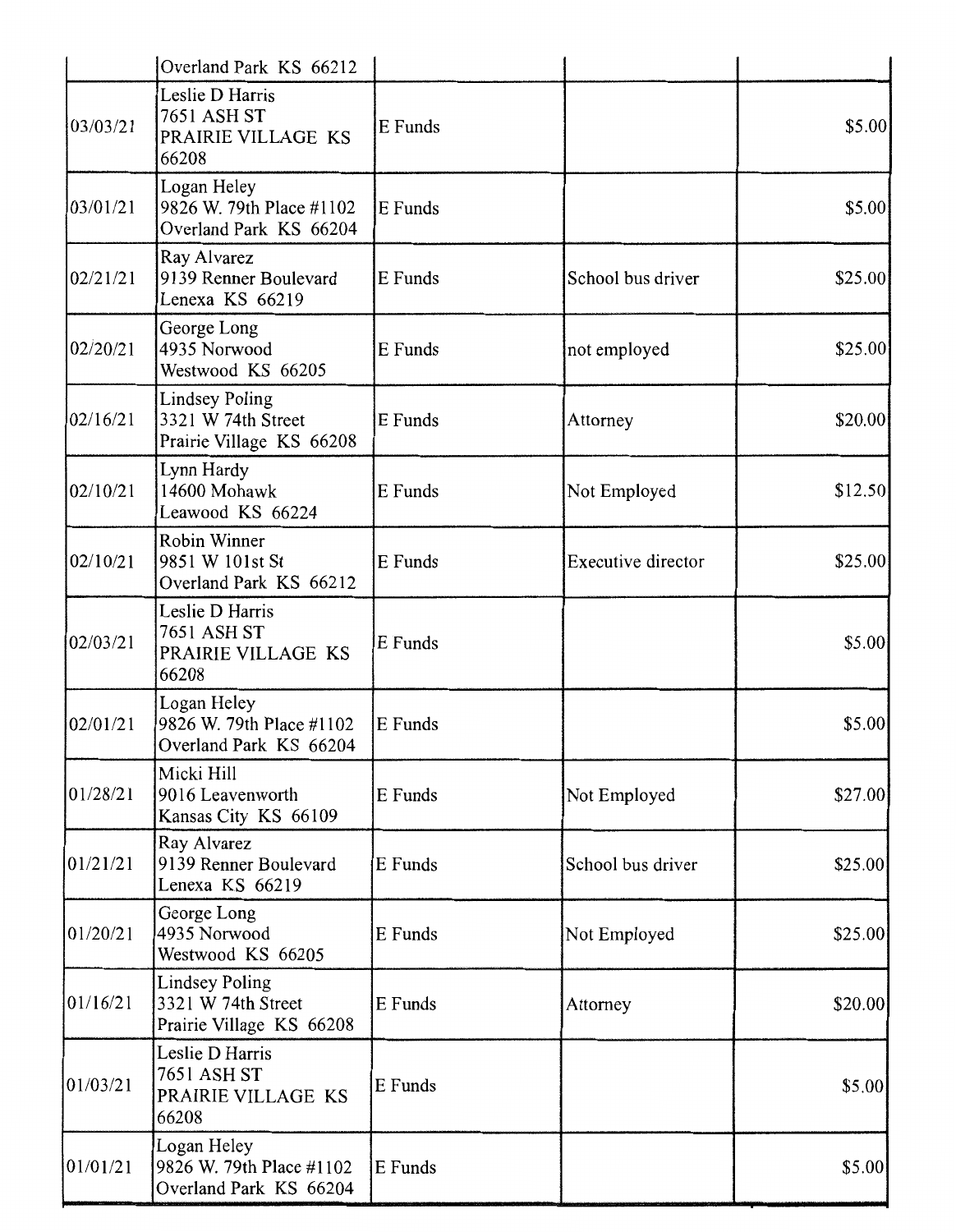| Total Itemized Receipts for Period             | \$35055.56 |
|------------------------------------------------|------------|
| Total Unitemized Contributions (\$50 or less)  | \$2,529.00 |
| Sale of Political Materials (Unitemized)       | \$0        |
| Total Contributions When Contributor Not Known | \$0'       |
| <b>TOTAL RECEIPTS THIS PERIOD</b>              | \$37584.56 |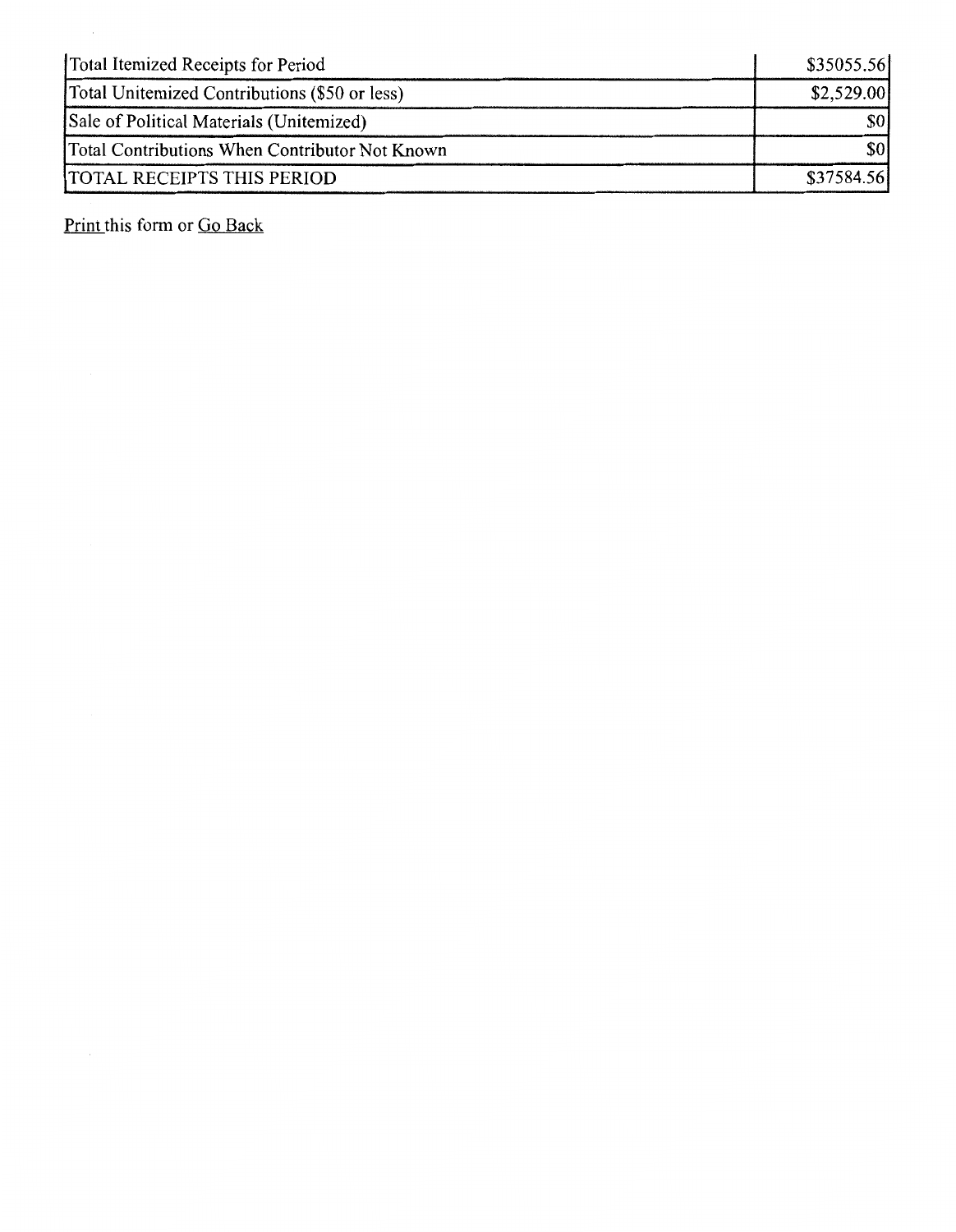## **SCHEDULE B**

# **IN-KIND (NON-MONETARY) CONTRIBUTIONS**

### **Candidate:** Ethan Corson

| Date                                                   | <b>Name and Address</b><br>of Contributor                              | Occupation of<br><b>Individual Giving</b><br>More Than \$150 | <b>Description of</b><br>In-Kind<br><b>Contribution</b> | Value of<br>In-Kind<br><b>Contribution</b> |
|--------------------------------------------------------|------------------------------------------------------------------------|--------------------------------------------------------------|---------------------------------------------------------|--------------------------------------------|
| 106/21/21                                              | <b>Senate Democrats</b><br>Committee<br>PO Box 1811<br>Topeka KS 66601 |                                                              | Voter File Access                                       | \$418.00                                   |
|                                                        | Total Itemized (over \$100) In-Kind Contributions                      |                                                              |                                                         | \$418.00                                   |
| Total Unitemized (\$100 or less) In-Kind Contributions |                                                                        |                                                              | \$0                                                     |                                            |
|                                                        | TOTAL IN-KIND CONTRIBUTIONS THIS PERIOD                                |                                                              |                                                         | \$418.00                                   |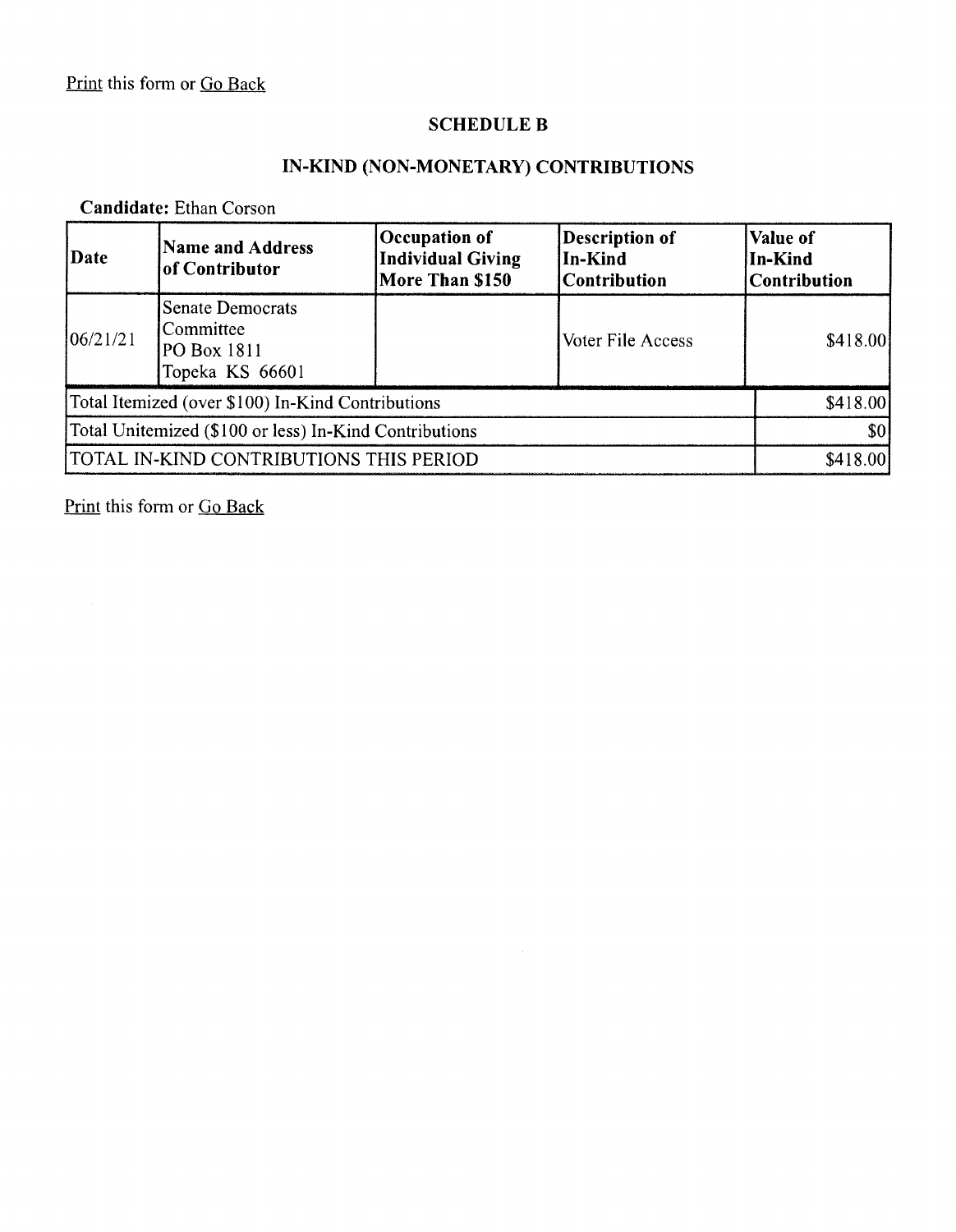# **SCHEDULE C**

## **EXPENDITURES AND OTHER DISBURSEMENTS**

### **Candidate:** Ethan Corson

| Date     | <b>Name and Address</b>                                                 | <b>Purpose of Expenditure</b><br>or Disbursement | <b>Amount</b> |
|----------|-------------------------------------------------------------------------|--------------------------------------------------|---------------|
| 12/22/21 | Mailchimp<br>675 Ponce De Leon Ave NE, Suite<br>500<br>Atlanta GA 30308 | Miscellaneous Email Sender                       | \$52.99       |
| 12/18/21 | <b>Fairway Creamery</b><br>5938 Mission Road<br>Fairway KS 66205        | Miscellaneous Town Hall Coffee &<br>Donuts       | \$119.20      |
| 12/09/21 | Vantiv<br>8500 Governors Hill Dr<br>Cincinnati OH 45249                 | <b>Fundraising Expenses Service Fee</b>          | \$26.87       |
| 12/05/21 | Lauren Martin<br>8411 Somerset Dr<br>Prairie Village KS 66207           | <b>Consultant Consultant</b>                     | \$350.00      |
| 12/03/21 | ActBlue<br>PO Box 441146<br>Somerville MA 2155                          | <b>Fundraising Expenses Service Fee</b>          | \$13.53       |
| 12/02/21 | Google LLC<br>1600 Amphitheatre Pkwy<br>Mountain View CA 94043          | Miscellaneous Email Provider                     | \$30.00       |
| 11/29/21 | LaMar's Donuts<br>5901 Johnson Dr.<br>Mission KS 66202                  | Miscellaneous Town Hall Donuts                   | \$34.28       |
| 11/29/21 | Fairway Creamery<br>5938 Mission Road<br>Fairway KS 66205               | Miscellaneous Town Hall Coffee &<br>Donuts       | \$63.24       |
| 11/22/21 | Zoom<br>55 Almaden Blvd<br>San Jose CA 95113                            | Miscellaneous Zoom Subscription                  | \$164.85      |
| 11/22/21 | Mailchimp<br>675 Ponce De Leon Ave NE, Suite                            | Miscellaneous Email Sender                       | \$52.99       |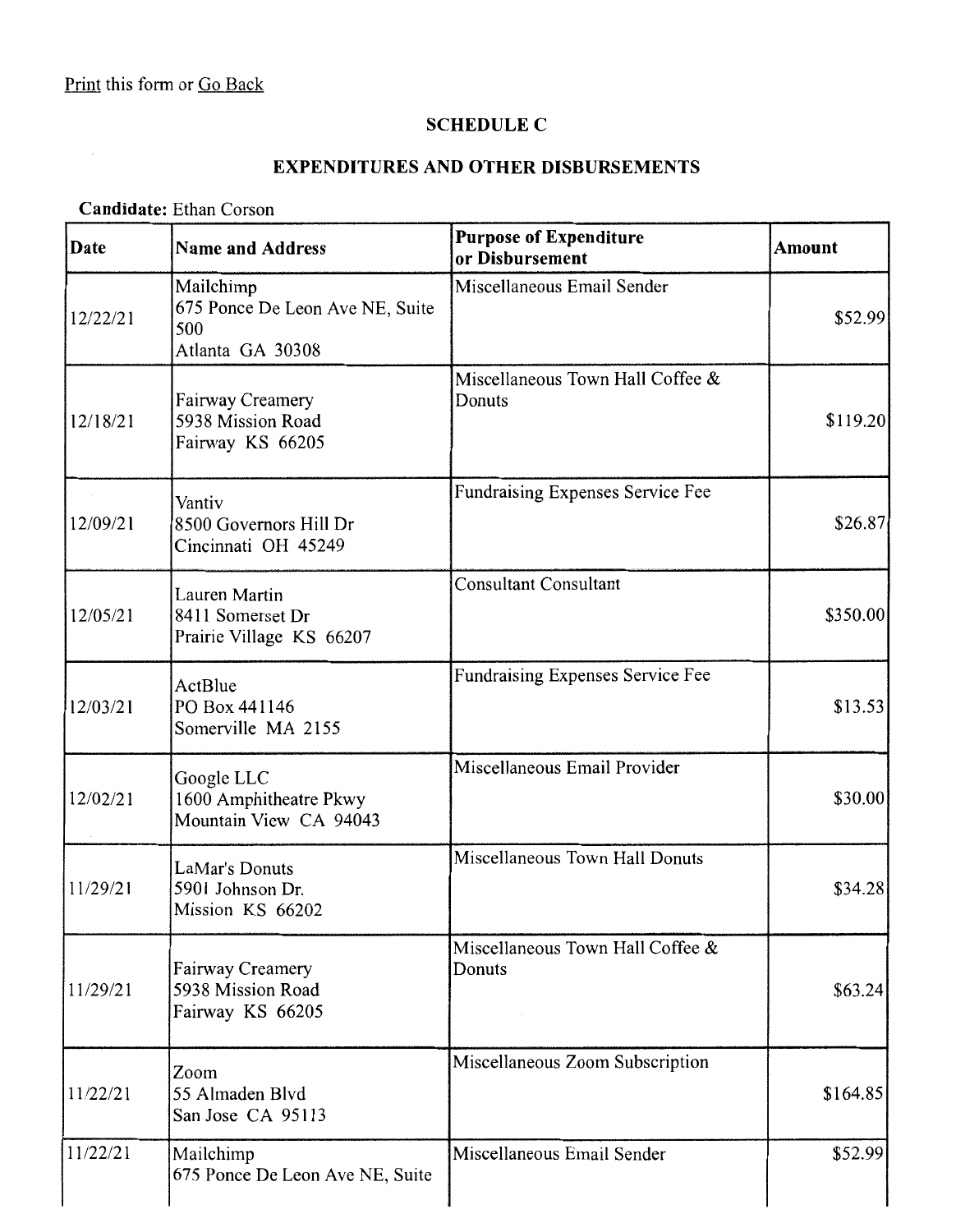|          | 500<br>Atlanta GA 30308                                                 |                                            |           |
|----------|-------------------------------------------------------------------------|--------------------------------------------|-----------|
| 11/15/21 | City of Mission<br>6200 Martway St<br>Mission KS 66202                  | Rental Town Hall Room Rental               | \$310.00] |
| 11/09/21 | Vantiv<br>8500 Governors Hill Dr<br>Cincinnati OH 45249                 | <b>Fundraising Expenses Service Fee</b>    | \$26.53   |
| 11/07/21 | Lauren Martin<br>8411 Somerset Dr<br>Prairie Village KS 66207           | <b>Consultant Consultant</b>               | \$350.00  |
| 11/03/21 | ActBlue<br>PO Box 441146<br>Somerville MA 2154                          | <b>Fundraising Expenses Service Fee</b>    | \$9.76    |
| 11/02/21 | Google LLC<br>1600 Amphitheatre Pkwy<br>Mountain View CA 94043          | Miscellaneous Email Provider               | \$30.00   |
| 10/29/21 | Johnson County Democratic Party<br>PO Box 1482<br>Shawnee KS 66222      | Tickets Tickets - JoCo Dems Gala           | \$150.00  |
| 10/25/21 | Nationbuilder<br>520 S. Grand Ave<br>Los Angeles CA 90071               | Miscellaneous Website Hosting Renewal      | \$348.00  |
| 10/23/21 | Fairway Creamery<br>5938 Mission Road<br>Fairway KS 66205               | Miscellaneous Town Hall Coffee &<br>Donuts | \$49.57   |
| 10/22/21 | <b>Starbucks</b><br>6970 Mission Road<br>Prairie Village KS 66208       | Miscellaneous Town Hall Coffee             | \$39.48   |
| 10/20/21 | Mailchimp<br>675 Ponce De Leon Ave NE, Suite<br>500<br>Atlanta GA 30308 | Miscellaneous Email Sender                 | \$52.99   |
| 10/12/21 | Vantiv<br>8500 Governors Hill Dr<br>Cincinnati OH 45249                 | Fundraising Expenses Service Fee           | \$18.50   |
| 10/04/21 | Google LLC<br>1600 Amphitheatre Pkwy<br>Mountain View CA 94043          | Miscellaneous Email Provider               | \$30.00   |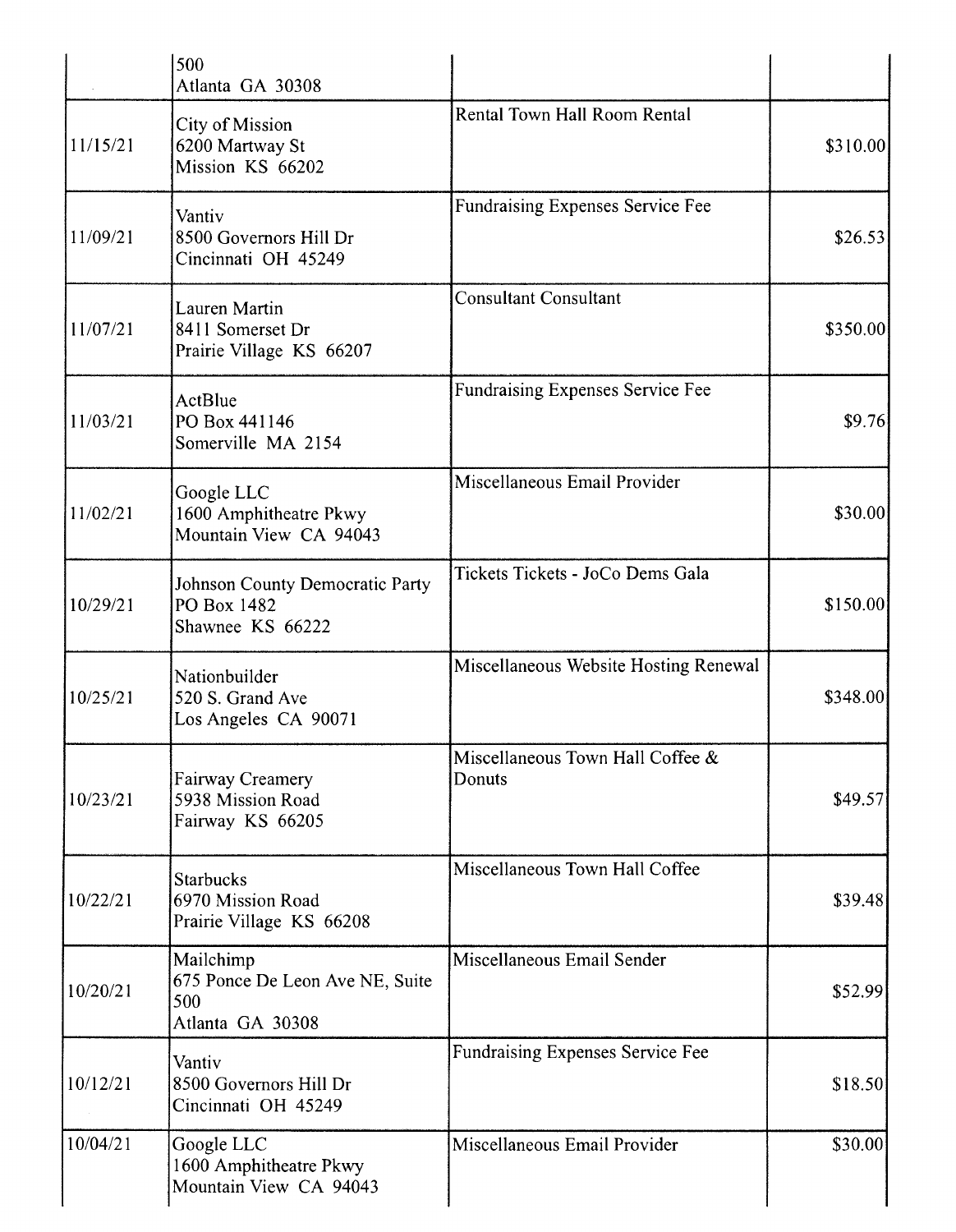| 10/04/21 | ActBlue<br>PO Box 441146<br>Somerville MA 2153                          | <b>Fundraising Expenses Service Fee</b> | \$5.63]  |
|----------|-------------------------------------------------------------------------|-----------------------------------------|----------|
| 10/03/21 | Lauren Martin<br>8411 Somerset Dr<br>Prairie Village KS 66207           | <b>Consultant Consultant</b>            | \$350.00 |
| 09/25/21 | LaMar's Donuts<br>5901 Johnson Dr.<br>Mission KS 66202                  | Miscellaneous Town Hall Donuts          | \$33.27  |
| 09/25/21 | <b>Starbucks</b><br>6402 Johnson Dr.<br>Mission KS 66202                | Miscellaneous Town Hall Coffee          | \$39.48  |
| 09/21/21 | Mailchimp<br>675 Ponce De Leon Ave NE, Suite<br>500<br>Atlanta GA 30308 | Miscellaneous Email Sender              | \$52.99  |
| 09/10/21 | Vantiv<br>8500 Governors Hill Dr<br>Cincinnati OH 45249                 | Fundraising Expenses Service Fee        | \$56.91  |
| 09/03/21 | Google LLC<br>1600 Amphitheatre Pkwy<br>Mountain View CA 94043          | Miscellaneous Email Provider            | \$30.00  |
| 09/03/21 | ActBlue<br>PO Box 441146<br>Somerville MA 2152                          | Fundraising Expenses Service Fee        | \$26.24  |
| 09/02/21 | <b>Lauren Martin</b><br>8411 Somerset Dr<br>Prairie Village KS 66207    | <b>Consultant Consultant</b>            | \$350.00 |
| 08/30/21 | Westlake Hardware<br>4049 Somerset Dr<br>Prairie Village KS 66207       | Miscellaneous Miscellaneous             | \$21.98  |
| 08/28/21 | <b>Starbucks</b><br>6402 Johnson Dr.<br>Mission KS 66202                | Miscellaneous Town Hall Coffee          | \$39.35  |
| 08/28/21 | LaMar's Donuts<br>5901 Johnson Dr.<br>Mission KS 66202                  | Miscellaneous Town Hall Donuts          | \$33.27  |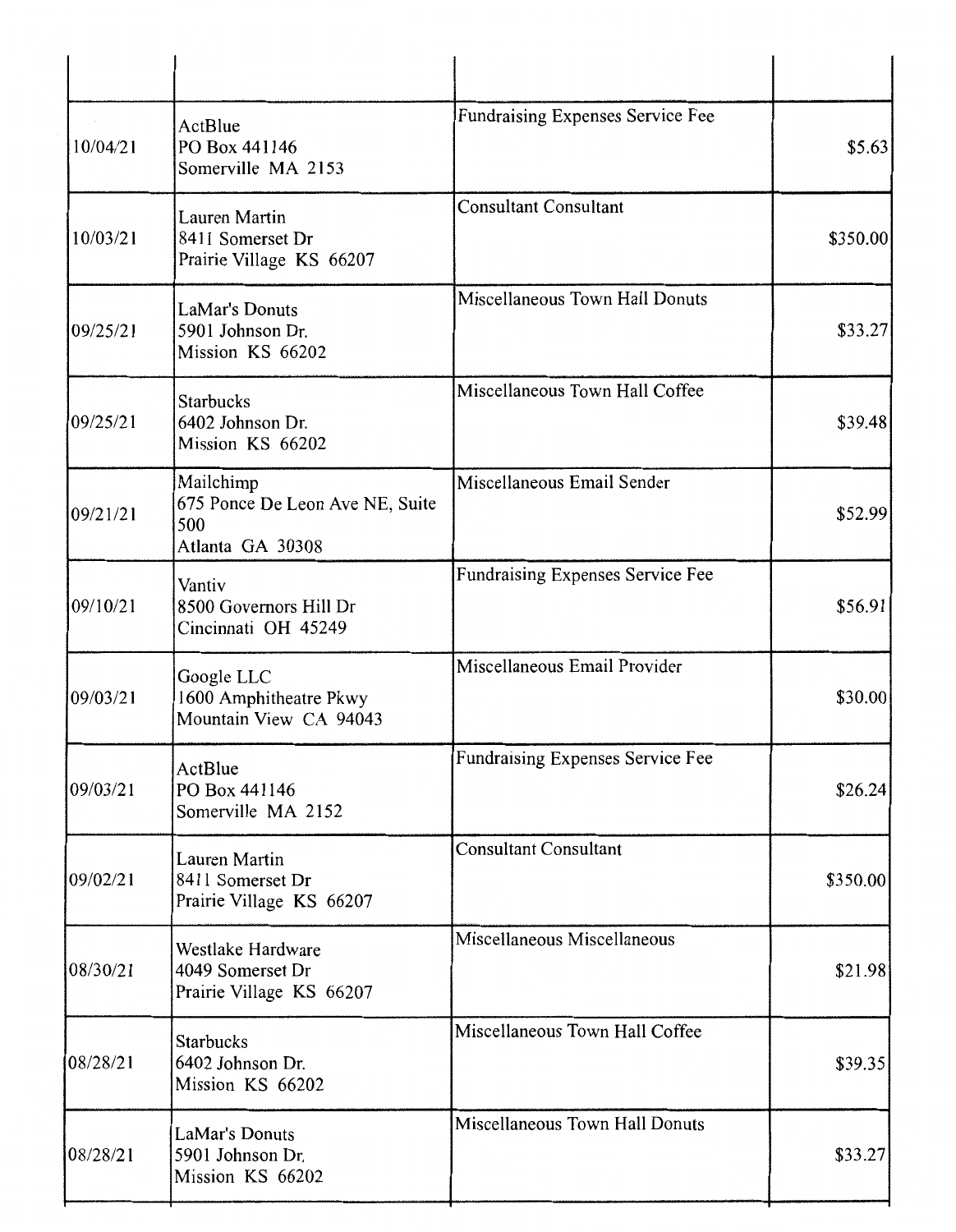| 08/27/21 | The Voter Network<br>6750 Antioch Rd. suite 305G<br>Merriam KS 66204                                 | Tickets The Voter Network Gala              | \$300.00   |
|----------|------------------------------------------------------------------------------------------------------|---------------------------------------------|------------|
| 08/26/21 | Vantiv<br>8500 Governors Hill Dr<br>Cincinnati OH 45249                                              | Fundraising Expenses Service Fee            | \$1.22     |
| 08/26/21 | Northeast Johnson County Chamber<br>of Commerce<br>5115 Roe Blvd, Suite 100<br>Roeland Park KS 66205 | Tickets NE JoCo Chamber of Commerce<br>Gala | \$200.00   |
| 08/23/21 | Mailchimp<br>675 Ponce De Leon Ave NE, Suite<br>500<br>Atlanta GA 30308                              | Miscellaneous Email Sender                  | \$52.99    |
| 08/16/21 | Prairie Village<br>7700 Mission Rd<br>Prairie Village KS 66208                                       | Rental Pavillion Reservation                | \$12.00    |
| 08/10/21 | Vantiv<br>8500 Governors Hill Dr<br>Cincinnati OH 45249                                              | Fundraising Expenses Service Fee            | \$31.81    |
| 08/05/21 | ActBlue<br>PO Box 441146<br>Somerville MA 2151                                                       | Fundraising Expenses Service Fee            | \$12.98    |
| 08/03/21 | Lauren Martin<br>8411 Somerset Dr<br>Prairie Village KS 66207                                        | <b>Consultant Consultant</b>                | \$350.00   |
| 08/03/21 | Google LLC<br>1600 Amphitheatre Pkwy<br>Mountain View CA 94043                                       | Miscellaneous Email Provider                | \$30.00]   |
| 07/23/21 | Fairway Creamery<br>5938 Mission Rd.<br>Fairway KS 66205                                             | Miscellaneous Town Hall Coffee &<br>Donuts  | \$127.40   |
| 07/22/21 | Mailchimp<br>675 Ponce De Leon Ave NE, Suite<br>500<br>Atlanta GA 30308                              | Miscellaneous Email Sender                  | \$52.99    |
| 07/21/21 | Bergmann Zwerdling Direct<br>1350 Connecticut Ave.,<br>NW #400<br>Washington DC 20036                | Newsletter printing $\&$ mailing newsletter | \$4,568.06 |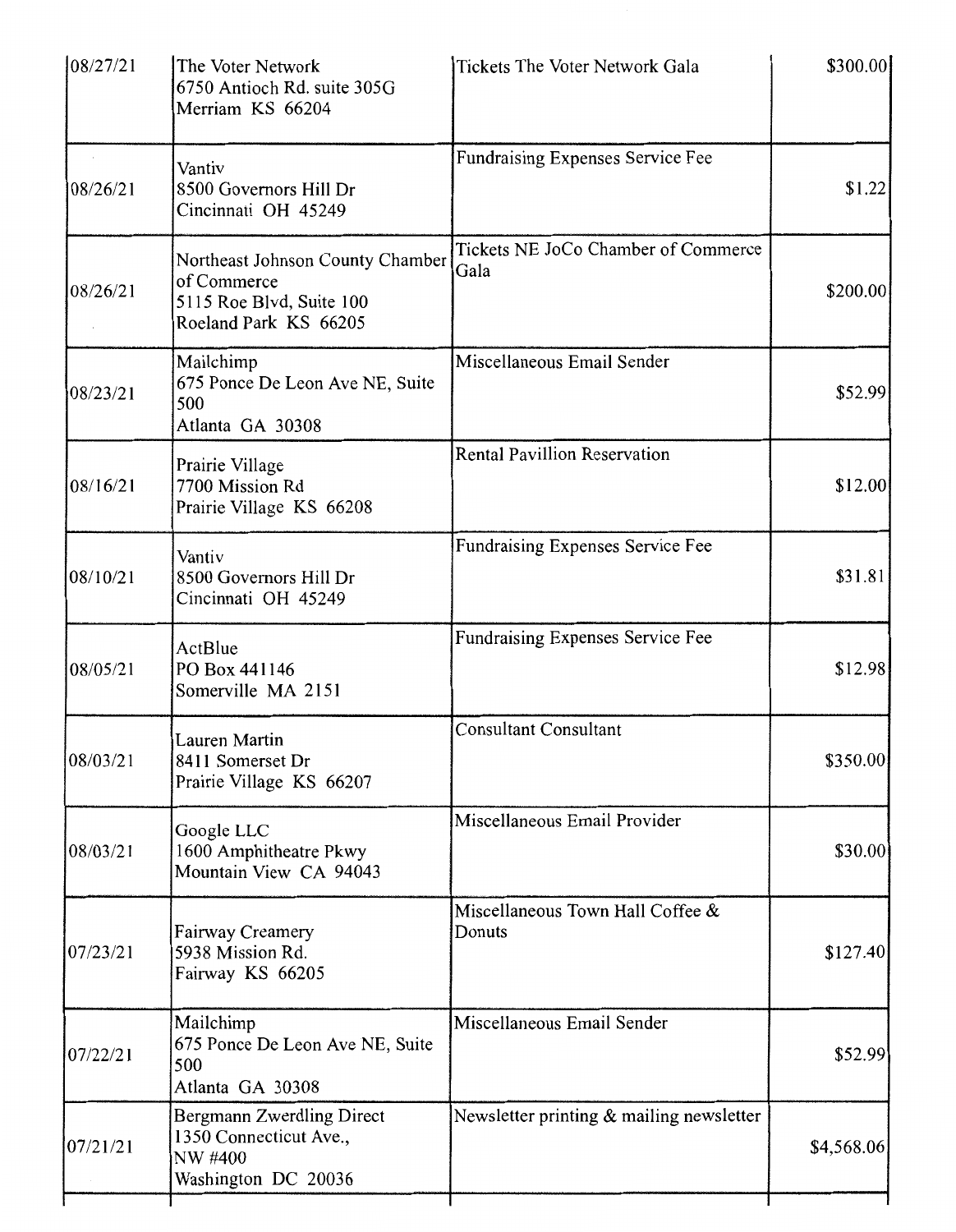| 07/09/21 | Vantiv<br>8500 Governors Hill Dr<br>Cincinnati OH 45249                 | Fundraising Expenses Service Fee           | \$23.68  |
|----------|-------------------------------------------------------------------------|--------------------------------------------|----------|
| 07/06/21 | ActBlue<br>PO Box 441146<br>Somerville MA 2150                          | Fundraising Expenses Service Fee           | \$5.69   |
| 07/05/21 | Lauren Martin<br>8411 Somerset Dr<br>Prairie Village KS 66207           | <b>Consultant Consultant</b>               | \$350.00 |
| 07/02/21 | Google LLC<br>1600 Amphitheatre Pkwy<br>Mountain View CA 94043          | Miscellaneous Email Provider               | \$30.00  |
| 06/25/21 | Fairway Creamery<br>5938 Mission Rd.<br>Fairway KS 66205                | Miscellaneous Town Hall Coffee &<br>Donuts | \$106.20 |
| 06/21/21 | Mailchimp<br>675 Ponce De Leon Ave NE, Suite<br>500<br>Atlanta GA 30308 | Miscellaneous Email Sender                 | \$52.99  |
| 06/16/21 | Prairie Village<br>7700 Mission Rd<br>Prairie Village KS 66208          | <b>Rental Pavillion Reservation</b>        | \$12.00  |
| 06/16/21 | Prairie Village<br>7700 Mission Rd<br>Prairie Village KS 66208          | <b>Rental Pavillion Reservation</b>        | \$12.00  |
| 06/16/21 | Prairie Village<br>7700 Mission Rd<br>Prairie Village KS 66208          | <b>Rental Pavillion Reservation</b>        | \$12.00  |
| 06/16/21 | Prairie Village<br>7700 Mission Rd<br>Prairie Village KS 66208          | <b>Rental Pavillion Reservation</b>        | \$12.00  |
| 06/09/21 | Vantiv<br>8500 Governors Hill Dr<br>Cincinnati OH 45249                 | <b>Fundraising Expenses Service Fee</b>    | \$61.72  |
| 06/06/21 | Lauren Martin<br>8411 Somerset Dr<br>Prairie Village KS 66207           | <b>Consultant Consultant</b>               | \$350.00 |
| 06/04/21 | Office Depot                                                            | <b>Supplies Mailing Supplies</b>           | \$67.54  |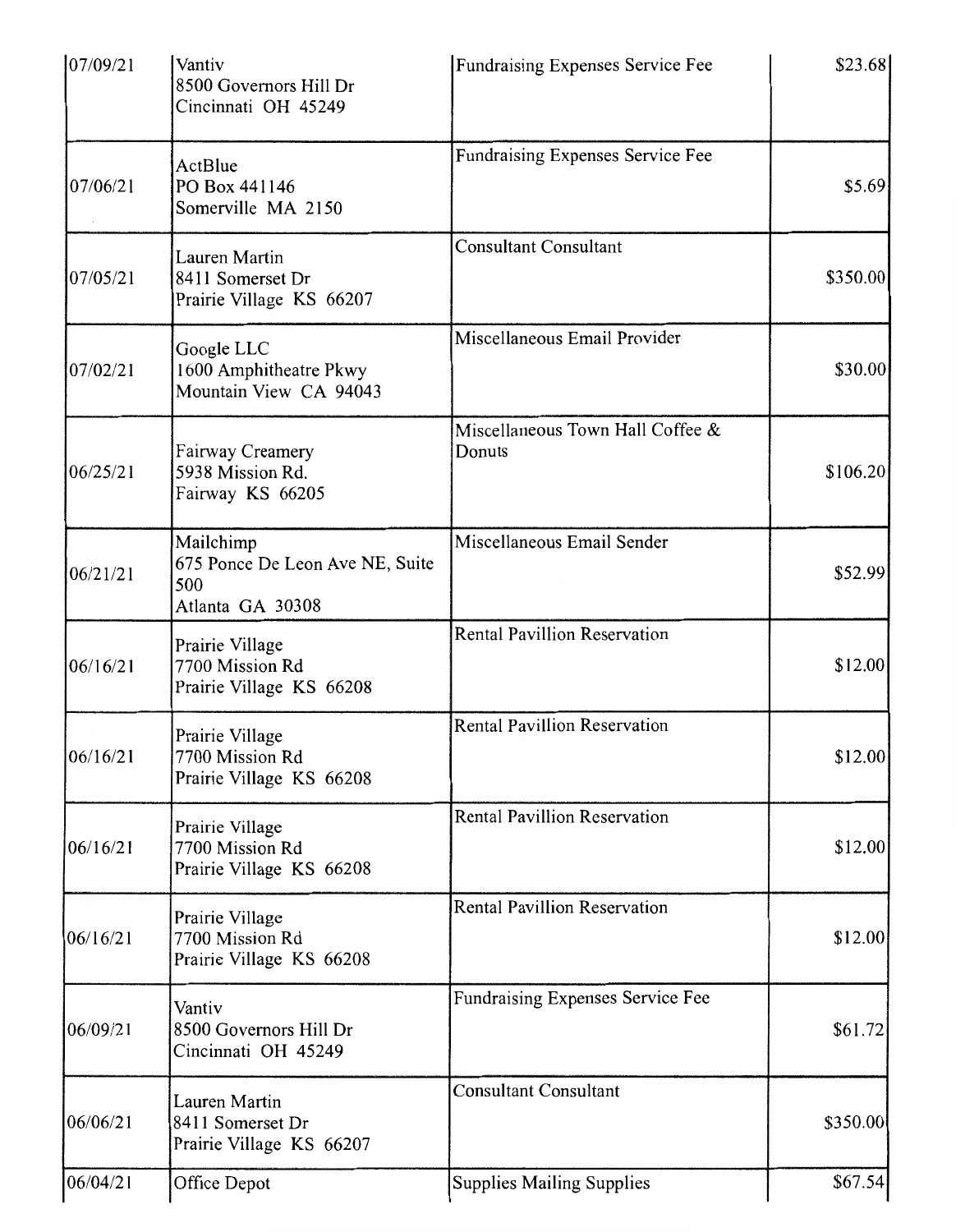|          | 5830 Antioch Rd.<br>Merriam KS 66202                                              |                                                                    |          |
|----------|-----------------------------------------------------------------------------------|--------------------------------------------------------------------|----------|
| 06/04/21 | <b>Bonnie Limbird</b><br>2019 W. 71st St.<br>Prairie Village KS 66208             | Miscellaneous Bounced check. Disclosed<br>on Schedule A on 5/13/21 | \$120.00 |
| 06/03/21 | ActBlue<br>PO Box 441146<br>Somerville MA 2149                                    | Fundraising Expenses Service Fee                                   | \$33.45  |
| 06/02/21 | Google LLC<br>1600 Amphitheatre Pkwy<br>Mountain View CA 94043                    | Miscellaneous Email Provider                                       | \$30.00  |
| 05/20/21 | Mailchimp<br>675 Ponce De Leon Ave NE, Suite<br>500<br>Atlanta GA 30308           | Miscellaneous Email Sender                                         | \$52.99] |
| 05/20/21 | Recordnews<br>14960 Parallel Rd<br>Basehor KS 66007                               | <b>Printing Remit Envelopes</b>                                    | \$122.06 |
| 05/19/21 | Zoom<br>55 Almaden Blvd<br>San Jose CA 95113                                      | Miscellaneous Zoom Subscription                                    | \$43.99  |
| 05/11/21 | Vantiv<br>8500 Governors Hill Dr<br>Cincinnati OH 45249                           | Fundraising Expenses Service Fee                                   | \$13.46  |
| 05/11/21 | Bergmann Zwerdling Direct<br>1350 Connecticut Ave, NW #400<br>Washington DC 20036 | <b>Newsletter District Mailing</b>                                 | \$261.29 |
| 05/05/21 | <b>Lauren Martin</b><br>8411 Somerset Dr<br>Prairie Village KS 66207              | <b>Consultant Consultant</b>                                       | \$350.00 |
| 05/05/21 | ActBlue<br>PO Box 441146<br>Somerville MA 2148                                    | Fundraising Expenses Service Fee                                   | \$4.04   |
| 05/01/21 | Google LLC<br>1600 Amphitheatre Pkwy<br>Mountain View CA 94043                    | Miscellaneous Email Provider                                       | \$30.00  |
| 04/22/21 | <b>USPS</b><br>6917 Tomahawk Rd.                                                  | Postage/Shipping Postage                                           | \$275.00 |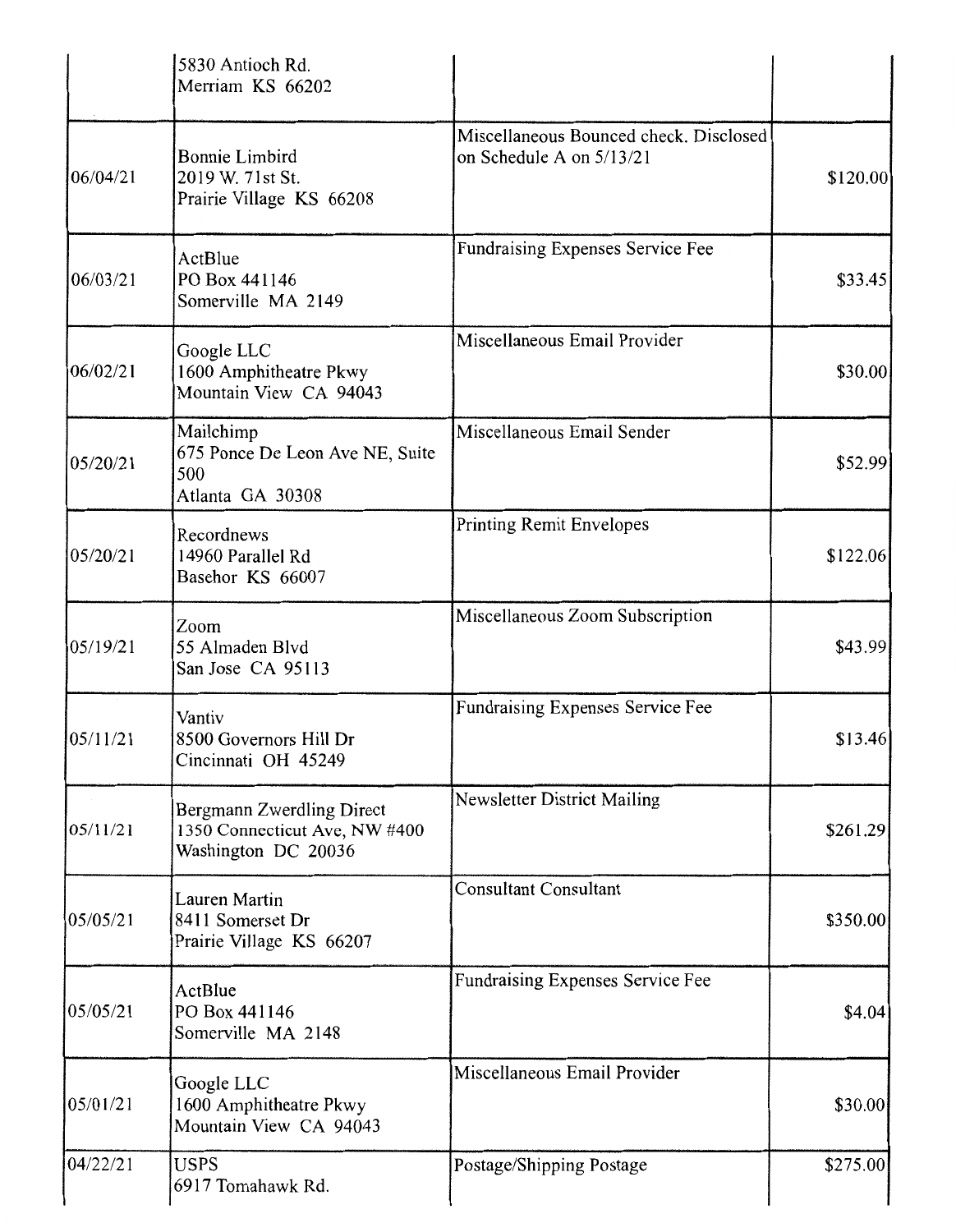|          | Prairie Village KS 66208                                                |                                         |          |
|----------|-------------------------------------------------------------------------|-----------------------------------------|----------|
| 04/21/21 | Office Depot<br>10551 Metcalf Ave Suite B<br>Overland Park KS 66212     | <b>Supplies Mailing Supplies</b>        | \$62.17  |
| 04/20/21 | Mailchimp<br>675 Ponce De Leon Ave NE, Suite<br>500<br>Atlanta GA 30308 | Miscellaneous Email Sender              | \$52.99  |
| 04/19/21 | Zoom<br>55 Almaden Blvd<br>San Jose CA 95113                            | Miscellaneous Zoom Subscription         | \$43.99  |
| 04/09/21 | Vantiv<br>8500 Governors Hill Dr<br>Cincinnati OH 45249                 | Fundraising Expenses Service Fee        | \$8.38   |
| 04/05/21 | ActBlue<br>PO Box 441146<br>Somerville MA 2147                          | Fundraising Expenses Service Fee        | \$2.01   |
| 04/04/21 | <b>Lauren Martin</b><br>8411 Somerset Dr<br>Prairie Village KS 66207    | <b>Consultant Consultant</b>            | \$350.00 |
| 04/02/21 | Google LLC<br>1600 Amphitheatre Pkwy<br>Mountain View CA 94043          | Miscellaneous Email Provider            | \$30.00  |
| 03/26/21 | Zoom<br>55 Almaden Blvd<br>San Jose CA 95113                            | Miscellaneous Zoom Subscription         | \$34.06  |
| 03/20/21 | Mailchimp<br>675 Ponce De Leon Ave NE, Suite<br>500<br>Atlanta GA 30308 | Miscellaneous Email Sender              | \$52.99  |
| 03/08/21 | Vantiv<br>8500 Governors Hill Dr<br>Cincinnati OH 45249                 | Fundraising Expenses Service Fee        | \$10.94  |
| 03/03/21 | ActBlue<br>PO Box 441146<br>Somerville MA 2146                          | <b>Fundraising Expenses Service Fee</b> | \$2.88   |
| 03/01/21 | Google LLC<br>1600 Amphitheatre Pkwy<br>Mountain View CA 94043          | Miscellaneous Email Provider            | \$30.00  |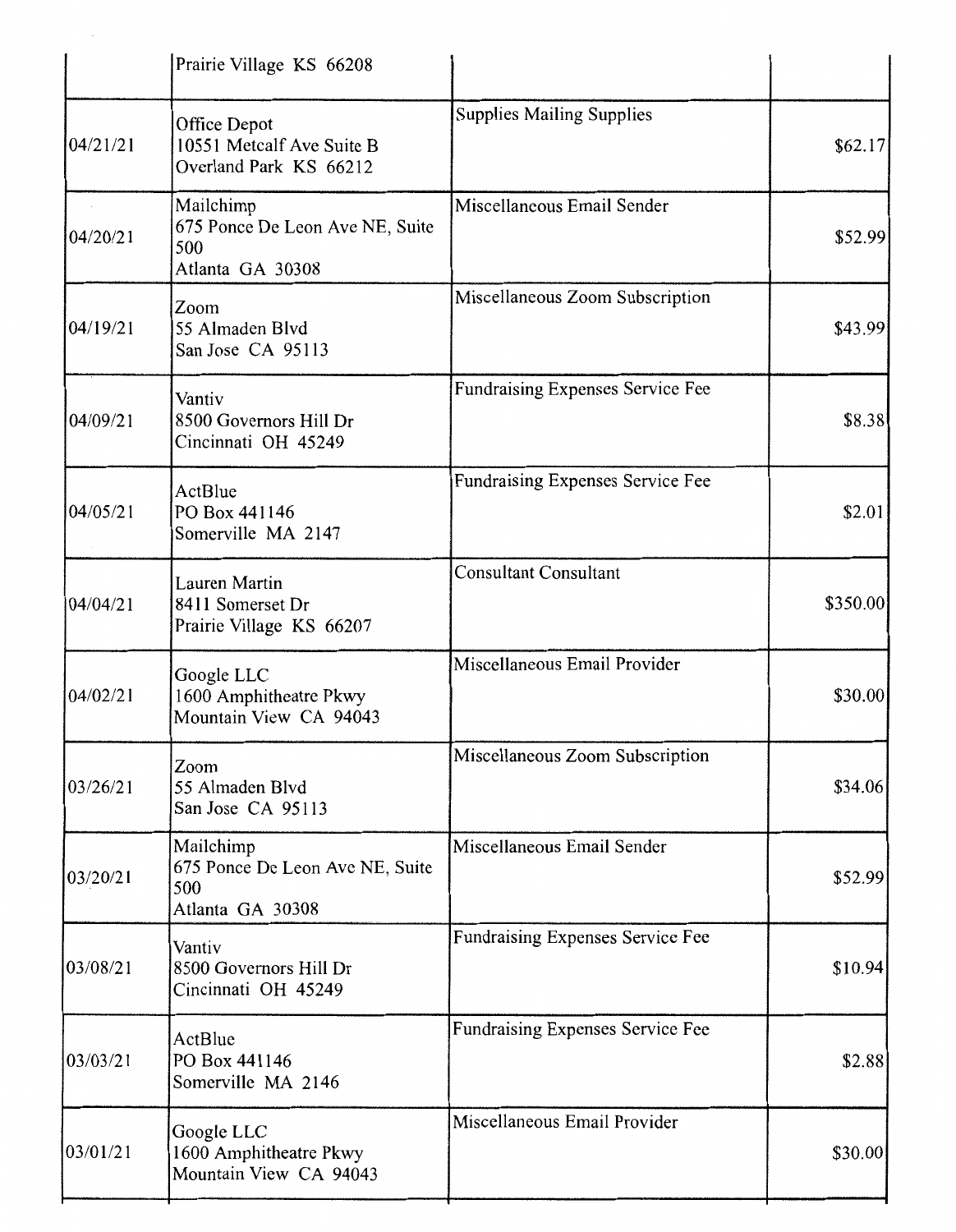| 02/28/21 | Lauren Martin<br>8411 Somerset Dr<br>Prairie Village KS 66207           | <b>Consultant Consultant</b>     | \$350.00  |
|----------|-------------------------------------------------------------------------|----------------------------------|-----------|
| 02/26/21 | Kansas Democratic Party<br>PO Box 1914<br>Topeka KS 66601               | Tickets Tickets - Gala           | \$100.00] |
| 02/22/21 | Zoom<br>55 Almaden Blvd<br>San Jose CA 95113                            | Miscellaneous Zoom Subscription  | \$43.99   |
| 02/20/21 | Mailchimp<br>675 Ponce De Leon Ave NE, Suite<br>500<br>Atlanta GA 30308 | Miscellaneous Email Sender       | \$52.99   |
| 02/15/21 | <b>USPS</b><br>6917 Tomahawk Rd.<br>Prairie Village KS 66208            | Miscellaneous PO Box Rental      | \$350.00  |
| 02/08/21 | Vantiv<br>8500 Governors Hill Dr<br>Cincinnati OH 45249                 | Fundraising Expenses Service Fee | \$10.72   |
| 02/03/21 | ActBlue<br>PO Box 441146<br>Somerville MA 2145                          | Fundraising Expenses Service Fee | \$2.95    |
| 02/01/21 | Google LLC<br>1600 Amphitheatre Pkwy<br>Mountain View CA 94043          | Miscellaneous Email Provider     | \$30.00   |
| 01/31/21 | Lauren Martin<br>8411 Somerset Dr<br>Prairie Village KS 66207           | <b>Consultant Consultant</b>     | \$350.00  |
| 01/27/21 | RA Tax & Accounting<br>8877 Bourgade Ave<br>Lenexa KS 66219             | Miscellaneous Payroll Taxes      | \$60.00   |
| 01/22/21 | Zoom<br>55 Almaden Blvd<br>San Jose CA 95113                            | Miscellaneous Zoom Subscription  | \$153.97  |
| 01/20/21 | Mailchimp<br>675 Ponce De Leon Ave NE, Suite<br>500<br>Atlanta GA 30308 | Miscellaneous Email Sender       | \$52.99   |
| 01/11/21 | Vantiv<br>8500 Governors Hill Dr                                        | Fundraising Expenses Service Fee | \$13.07   |